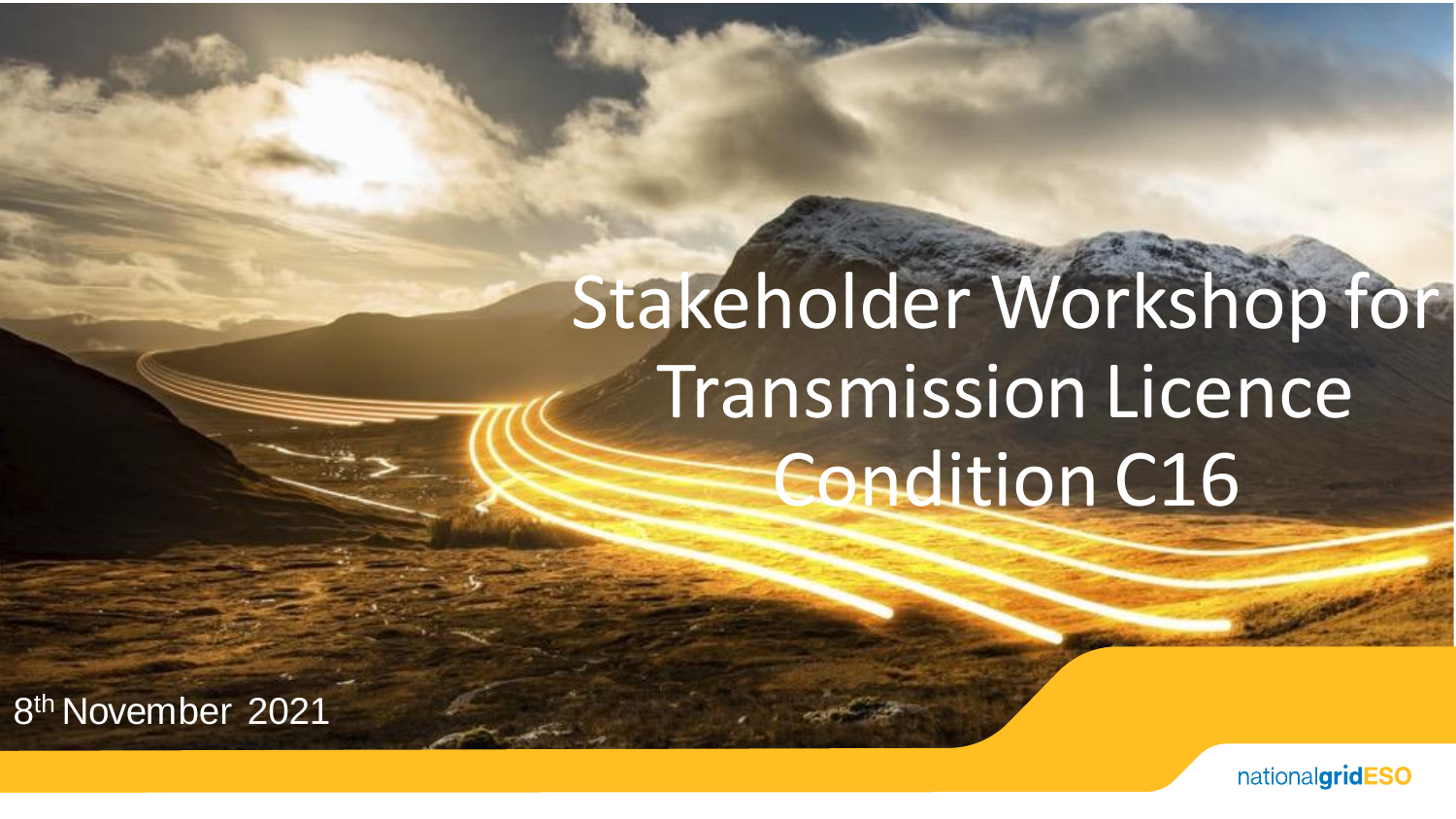#### **Introduction – Jon Wisdom**

**Update on changes since C16 Annual Review 2021/22**

**ODFM BSAD Statement update effective 30/04/2021**

**NTC Procurement Guidelines update effective 30/08/2021**

**Licence modifications to facilitate the introduction of an Electricity System Restoration Standard 24/08/2021**

**Early sharing of possible changes to the 2022/23 statements in the C16 consultation** 

**Introduction to our new services**

**Early thoughts on redrafts of the Statements for existing services**

nationalgridESO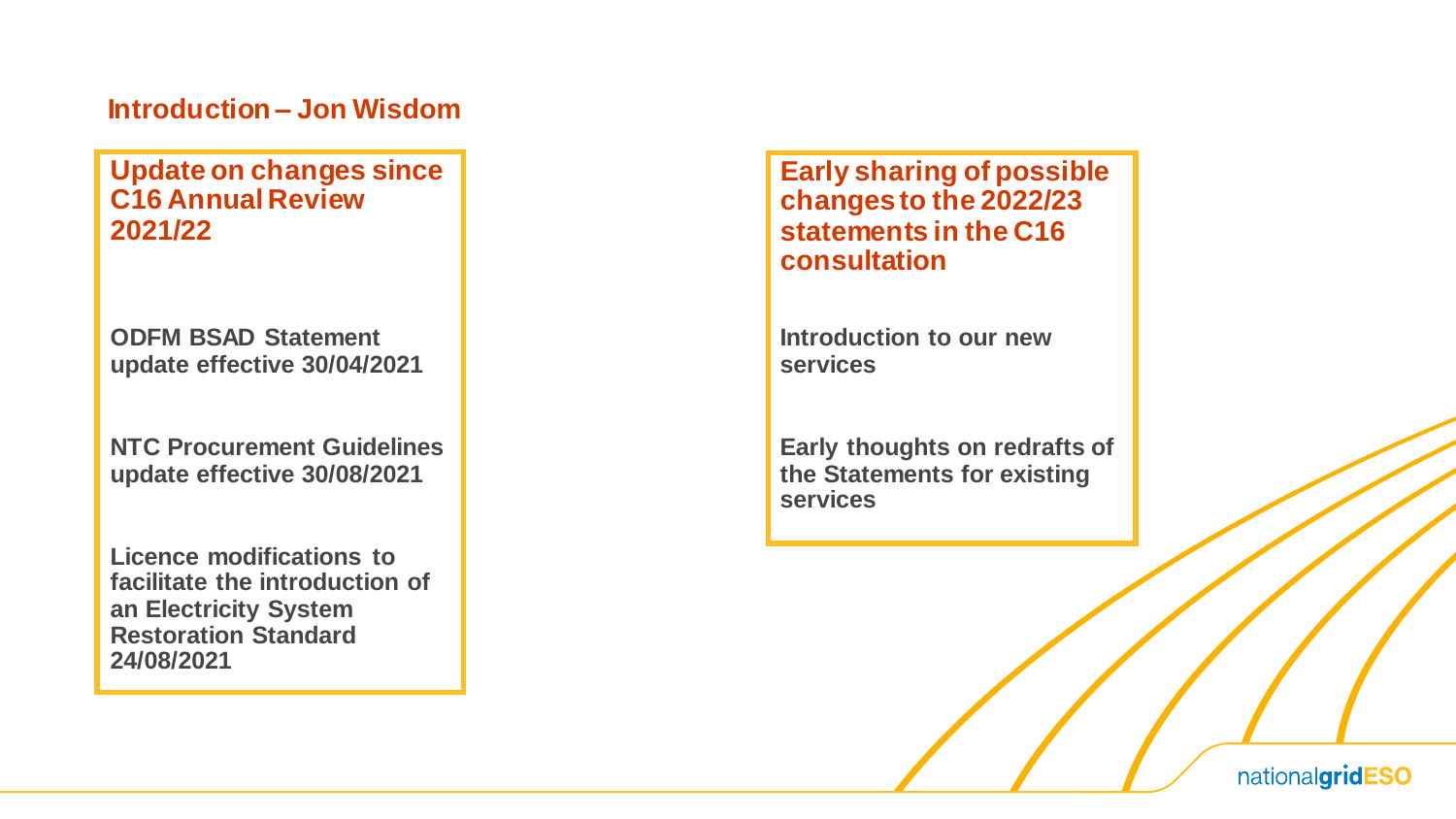### **Introduction**

#### **Purpose of today**

- o Early sharing of possible changes to the statements in the consultation this year
- o Discussion and feedback from industry on possible changes and additional suggestions

#### **Goal of today**

- o Build clarity on the change being recommended, and where priorities are
- o We encourage attendees to challenge or support what is presented at the end of each topic
- o Not to agree or finalise changes, but to have a structured open discussion

#### **Next steps**

This is an "informal" element of the C16 process. The obligations and formal consultations begin in 2021, and this event is an important feeder into that work

nationalgridESO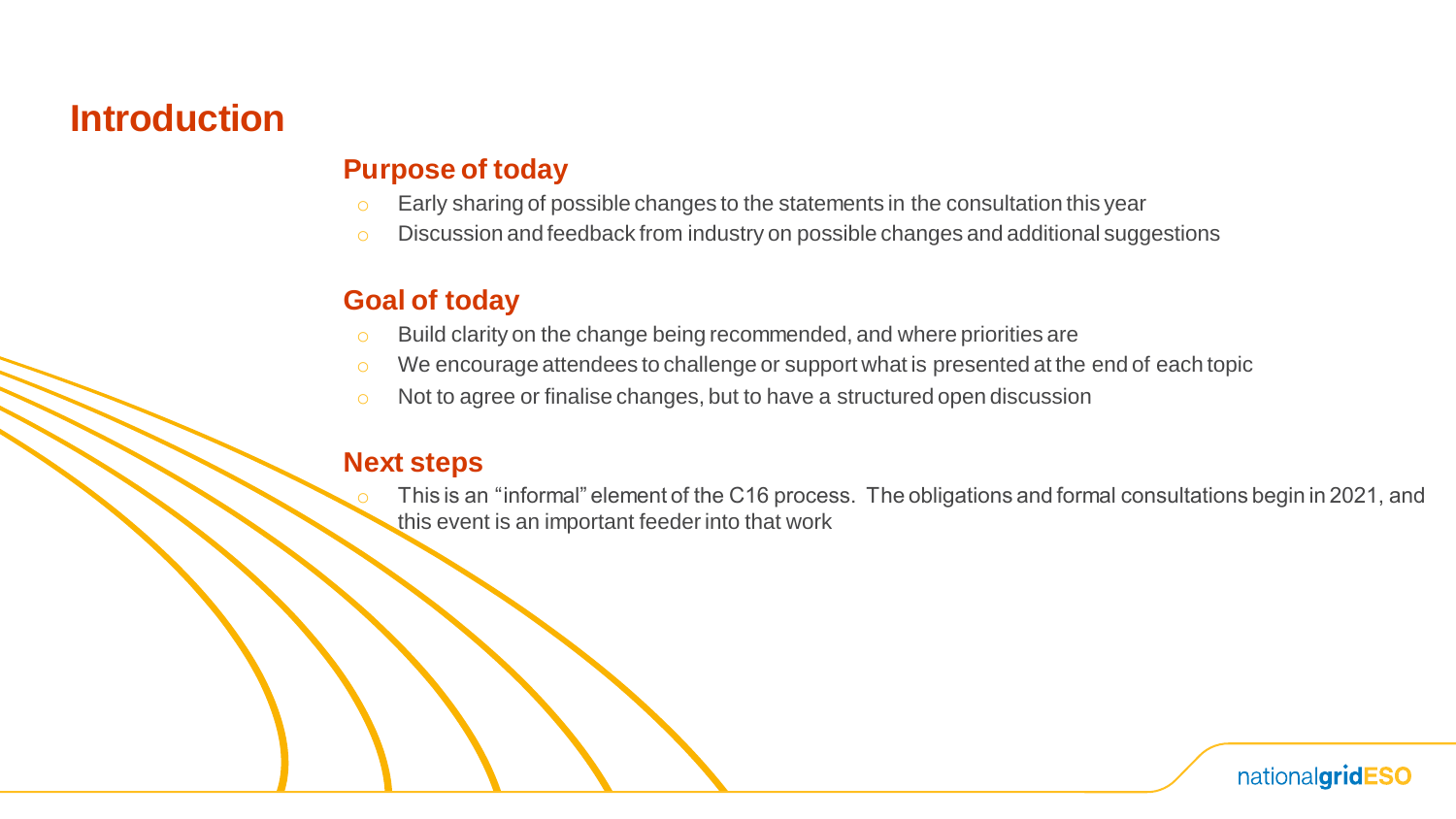- o Standard Condition Licence C16 "Procurement and use of balancing services" sets out the obligation on National Grid ESO to publish five statements addressing the procurement and use of balancing services. It also sets out the process to be followed in amending the five statements.
- o The five documents are: Procurement Guidelines; Balancing Principles Statement; Balancing Services Adjustment Data Methodology Statement; System Management Action Flagging Methodology Statement; and Applicable Balancing Services Volume Data Methodology Statement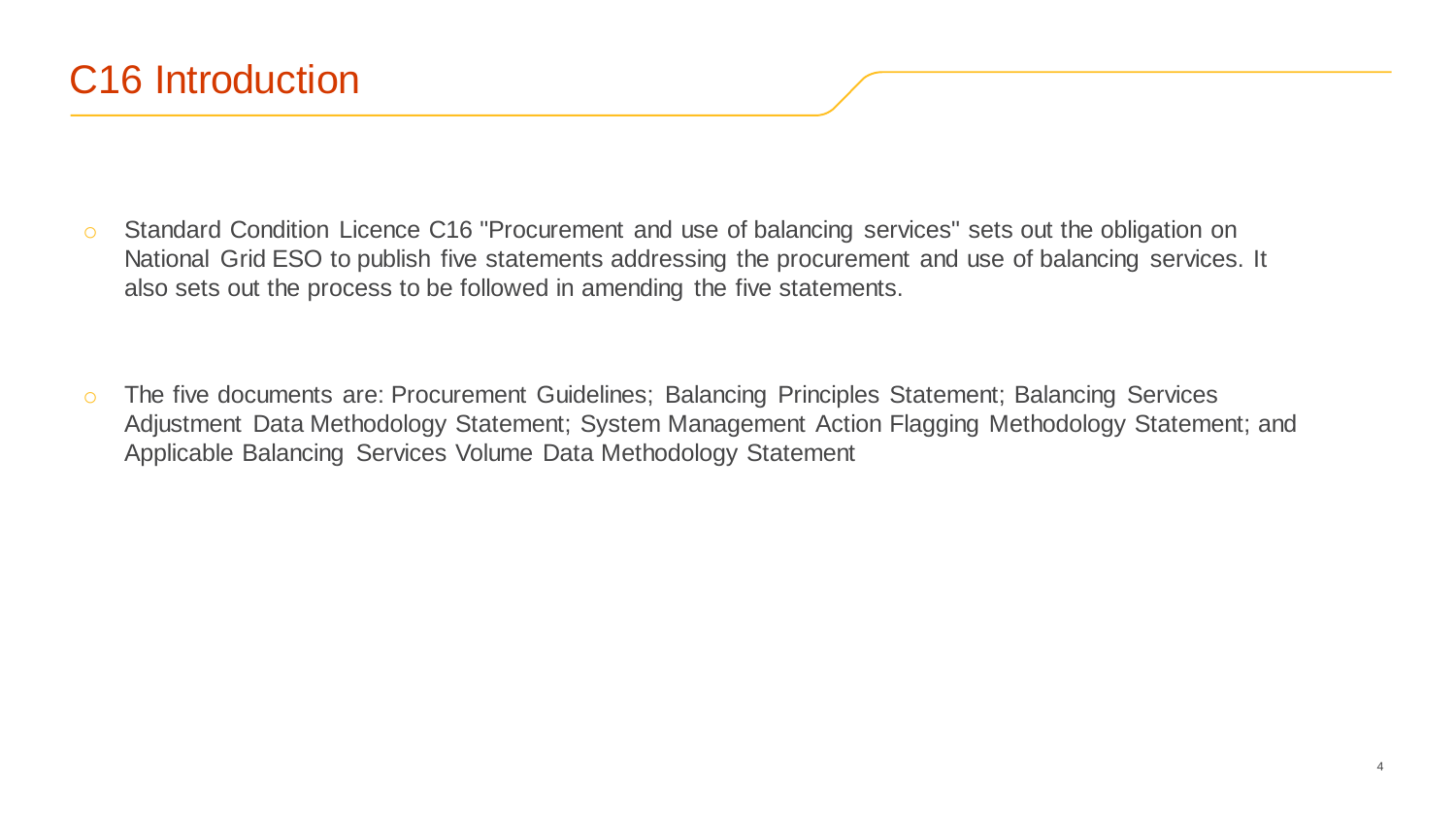Update on changes since C16 Annual Review 2021/22



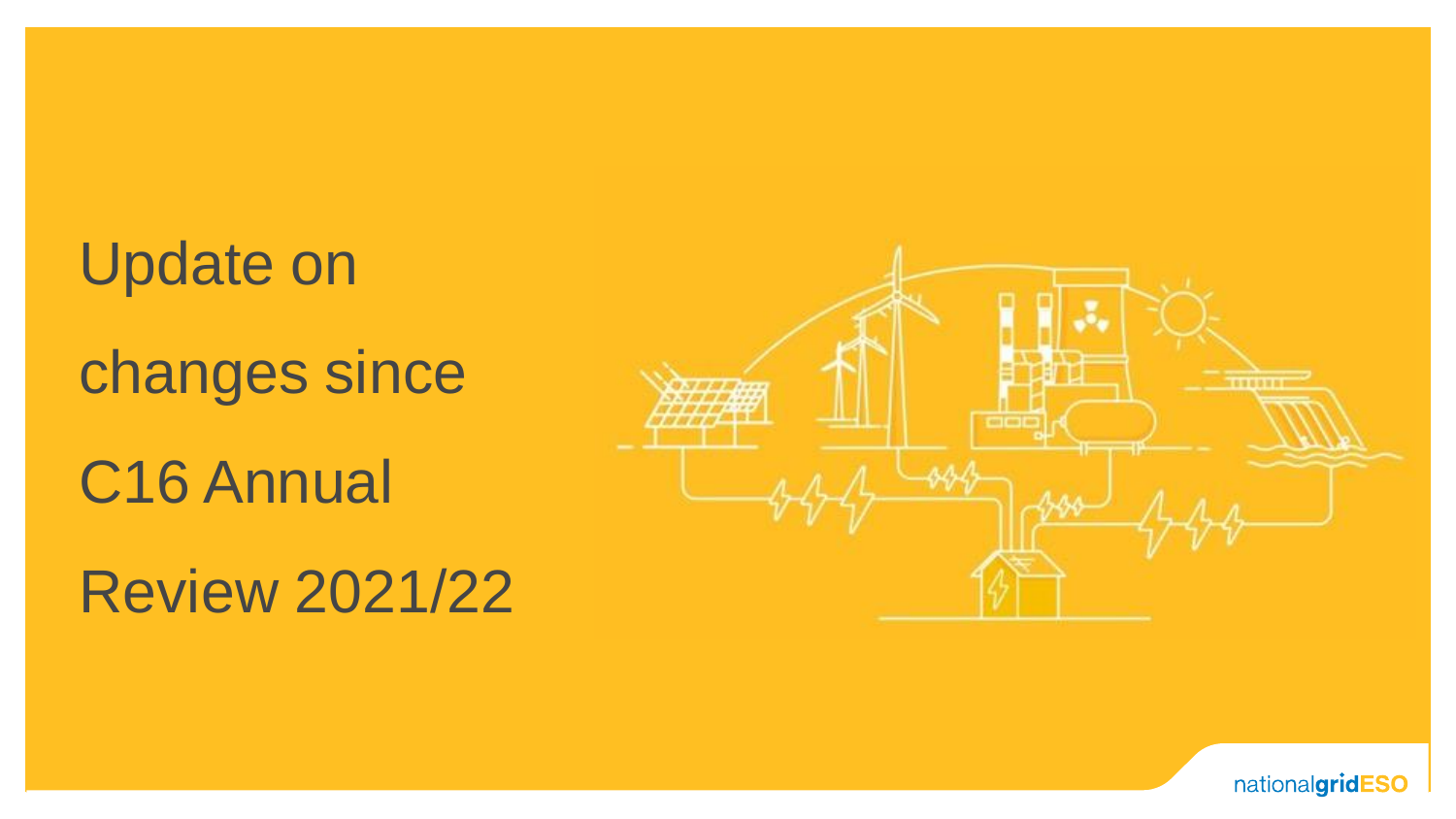# **ODFM**

### **Update on changes since C16 Annual Review 2020/21**

**Adam Sims, Power Responsive Manager, Markets** 

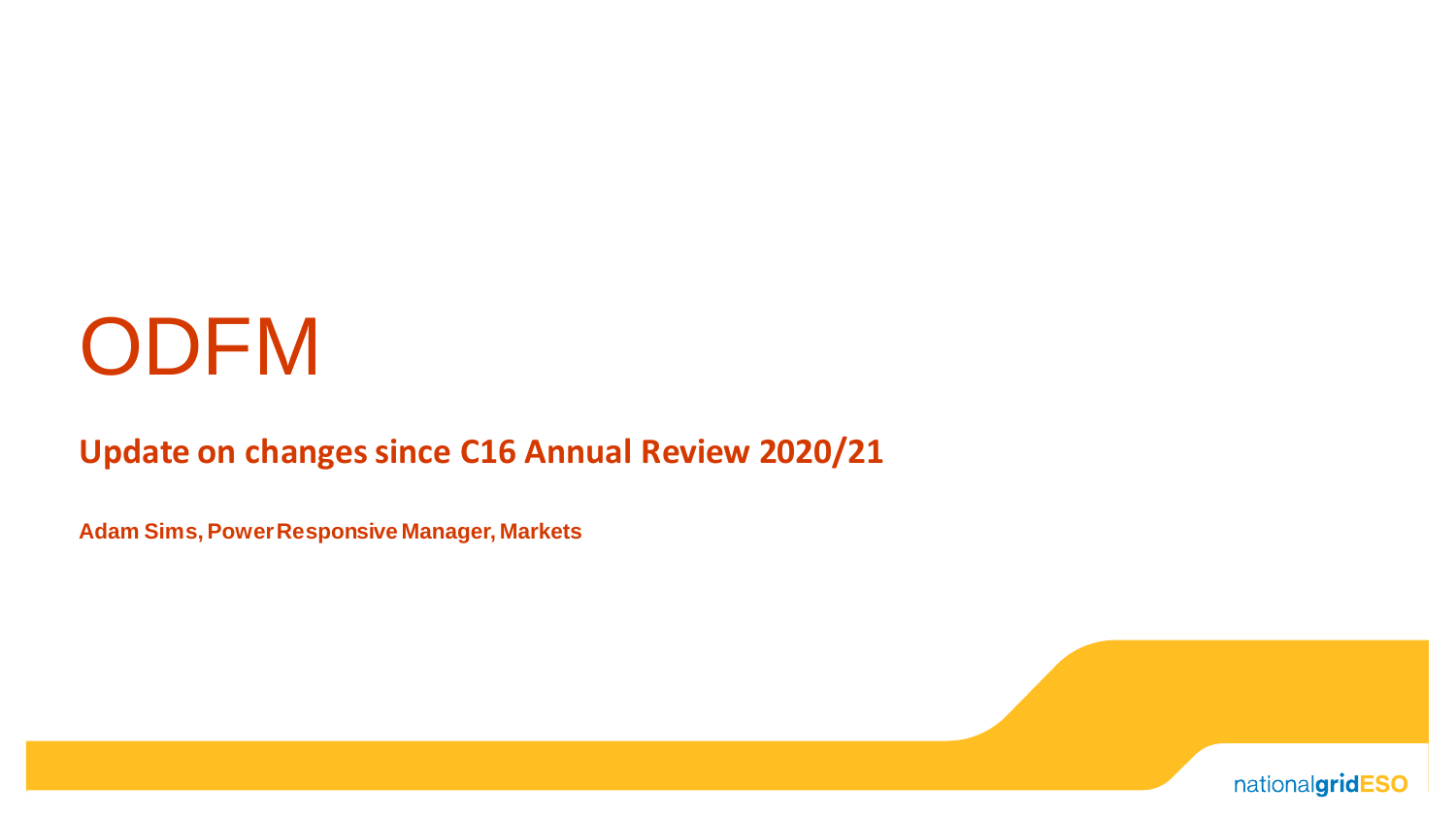

- o The ODFM product was a temporary arrangement to manage unforeseen and unprecedented low demand conditions between April and October 2020, and to minimise any potential use of Grid Code emergency measures to curtail embedded generation
- $\circ$  The service was reinstated for summer 2021 as there were credible forecast scenarios in which it was required, however it has not been utilised since being reinstated in May 2021
- o We are working to deliver Negative Slow Reserve before summer 2022 to provide an enduring route to accessing downward flexibility. We will be removing ODFM from the Statements.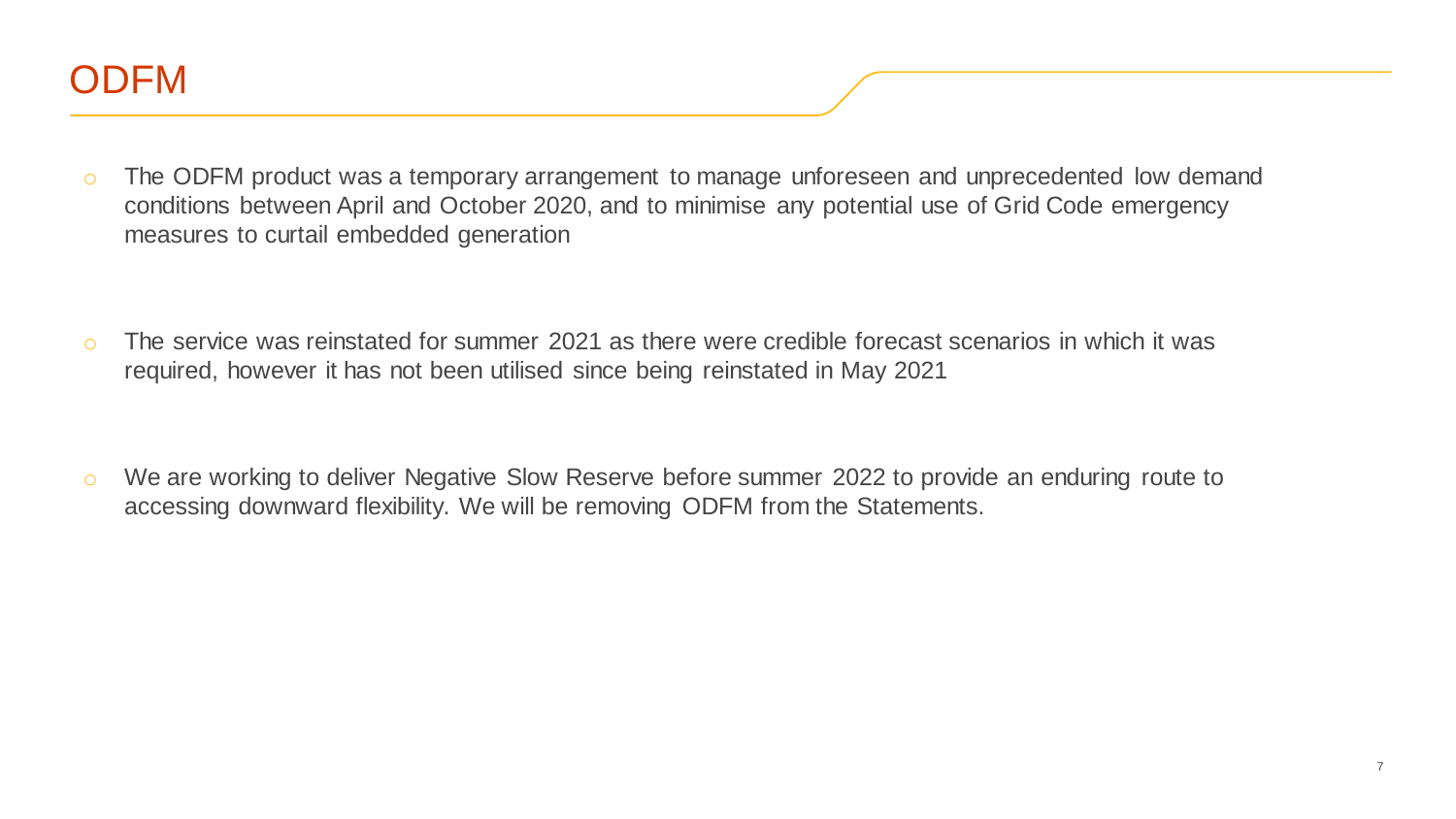# **NTC**

### **Update on changes since C16 Annual Review 2020/21**

**Tom Ireland, Cross Border and EU Manager**

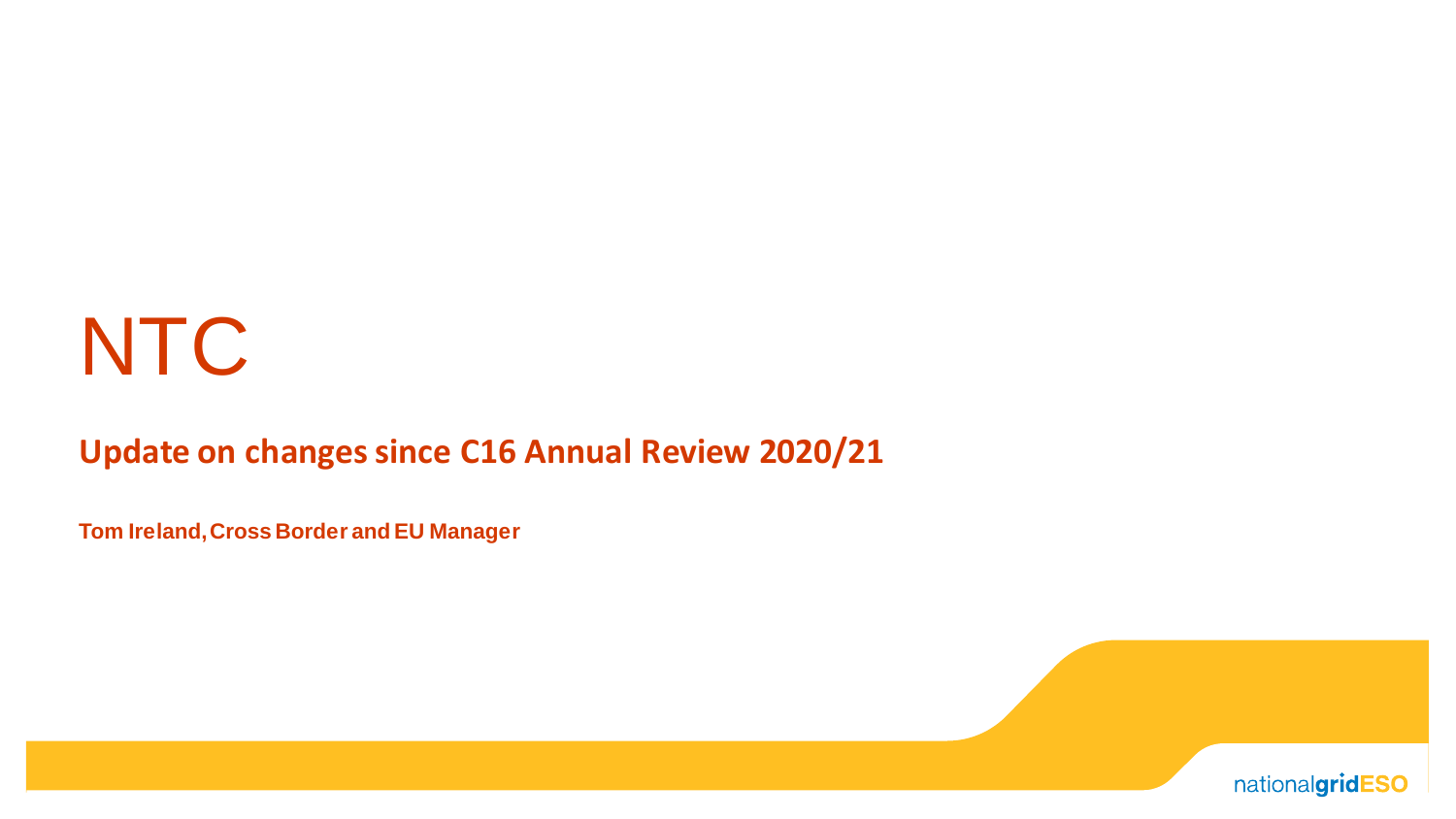### Net Transfer Capacity (NTC)

#### ESO consider the existing wording already described within the Procurement Guidelines Statement is suitable and are proposing no changes

#### What is NTC?

NTC is a tool used to manage interconnector capacity; it covers intraday and day ahead timescales for both allocated and unallocated capacity. NTC restrictions are used to secure operation of the system.

#### Why is it included in the Procurement Guidelines?

NGESO have worked with GB interconnectors to agree a commercial methodology for when an NTC is placed on an interconnector. Including NTC in the Procurement Guidelines ensures there is a route to recover the cost via BSUoS.

#### Why did we do an adhoc consultation?

NTC is a tool that can be used at Intraday or Day Ahead timescales. Currently operational interconnectors use Intraday Trading Limits (ITLs), however NSL has no intraday market. Therefore we needed a tool to manage capacity on the new interconnector as it went live. ITLs are a legacy tool and not available for use on NSL (as there is no ID market). Therefore an adhoc consultation was needed to ensure the tool could be used in line with NSL Go Live.

- To manage interconnector flows to help manage system issues such as stability or import/export constraints, NGESO may need to limit changes to the interconnector scheduled flow occurring during the intraday market, or in the day ahead market where an intraday market does not exist. We achieve this by using the following mechanism:
	- Net Transfer Capacity (NTC) bilateral or trilateral agreement to limit the amount of capacity released into the day ahead or intraday auction. This can also be used to prevent a previously traded position from being unwound back in the other direction.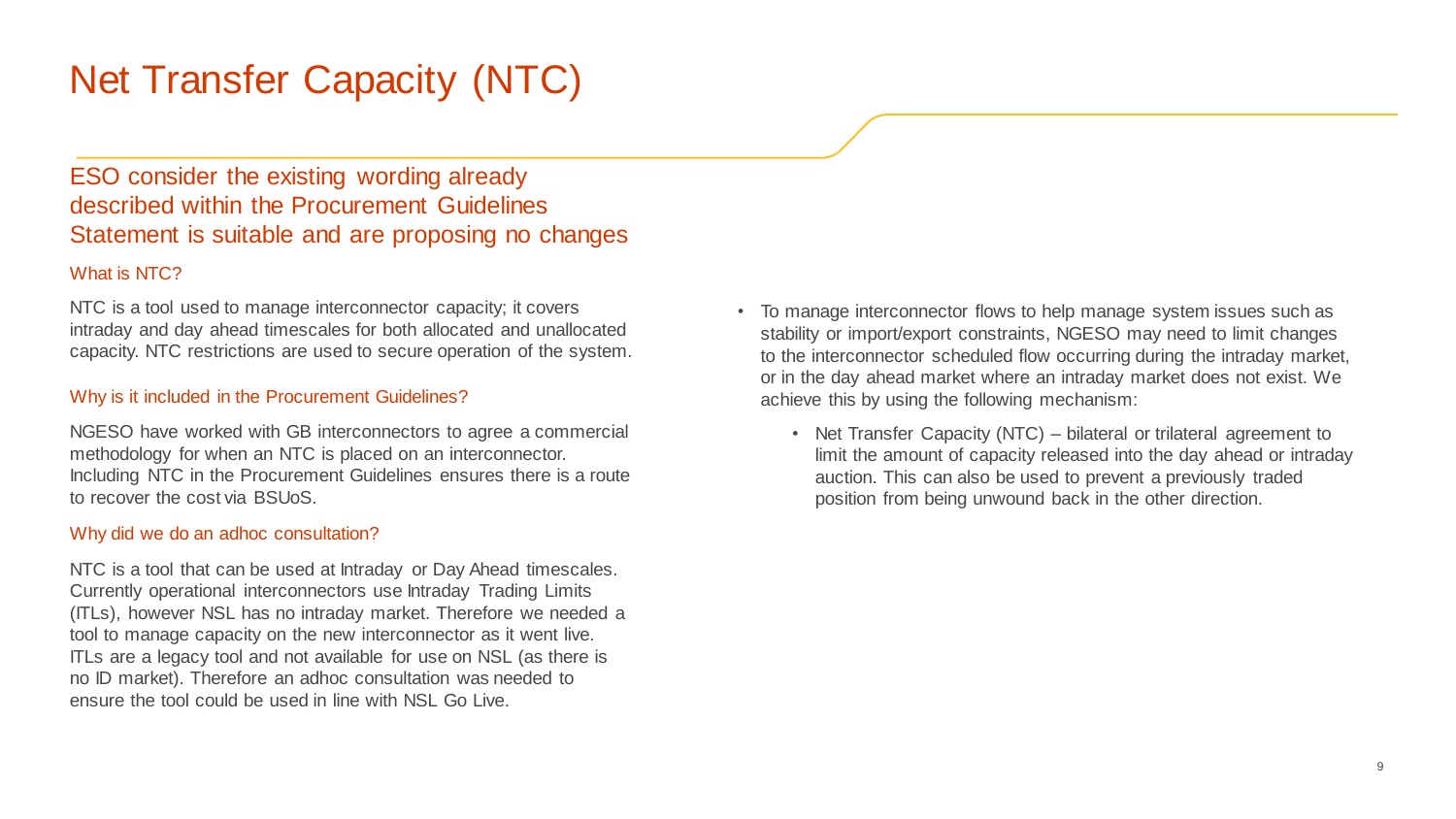# Restoration Standard

**Update on changes since C16 Annual Review 2020/21**

**Audrey Ramsay, System Restoration Senior Manager**

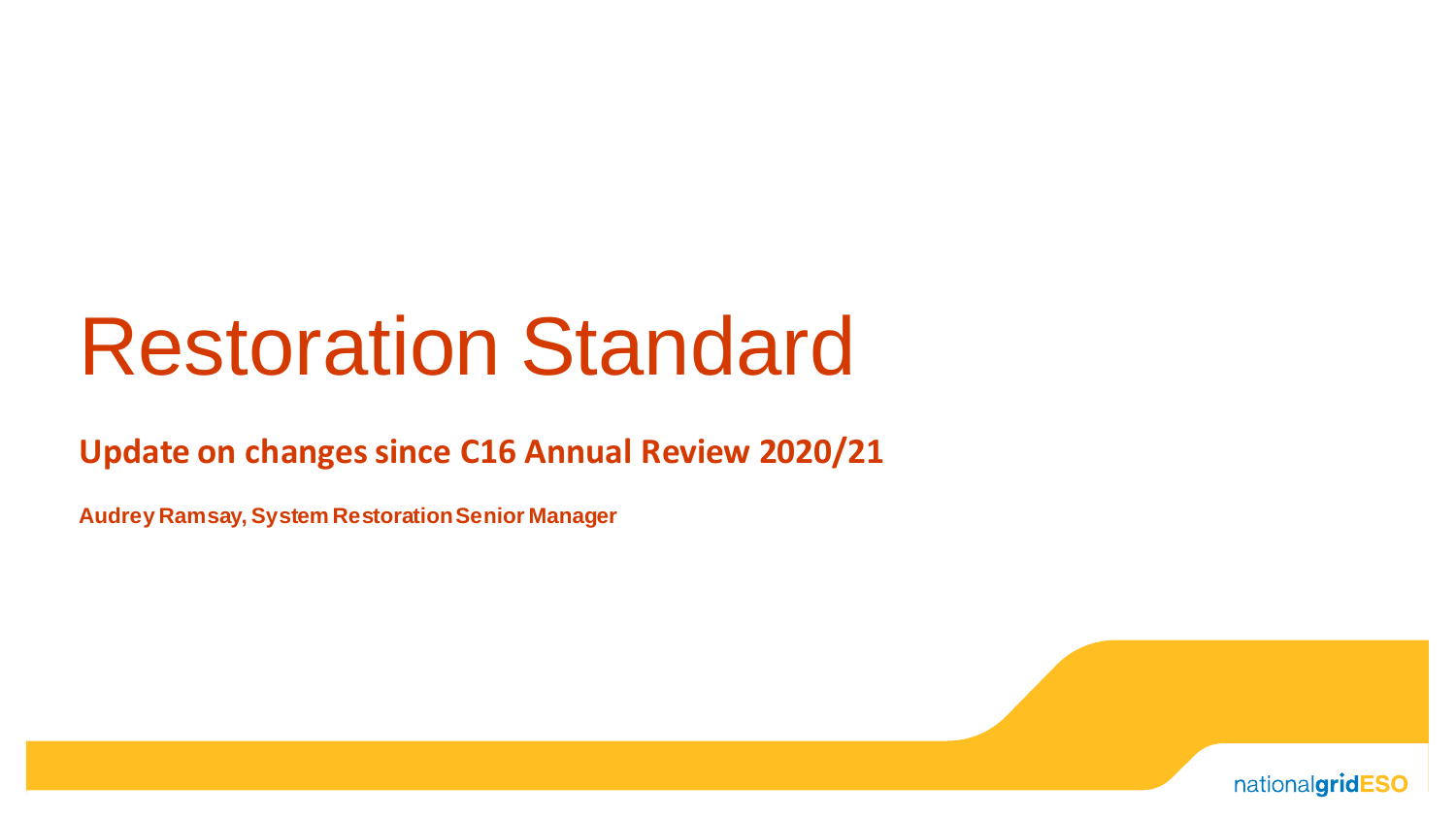### Electricity System Restoration Standard (ESRS)

- o New Electricity System Restoration Standard (ESRS) came into effect on 19th October 2021.
- $\circ$  This new ESRS will require NGESO to have sufficient capability and arrangements in place to restore 60% of regional demand within 24 hours and restore 100% of GB demand within 5 days by no later than 31st December 2026.



- o NGESO will be consulting on an ESR Assurance Framework (replacing the Black Start Strategy and Procurement Methodology) which will be submitted to Ofgem for approval and published on our website annually.
- o Restoration services procurement and costs will be reported in a consolidated annual report with all other balancing services procurement and costs.
- o NGESO are also consulting with industry on the changes needed to comply with new ESRS through:
	- o ESRS working groups first meetings scheduled for w/c 8th November
	- o NGESO industry consultation planning to publish in w/c 8th November

nationalgridESO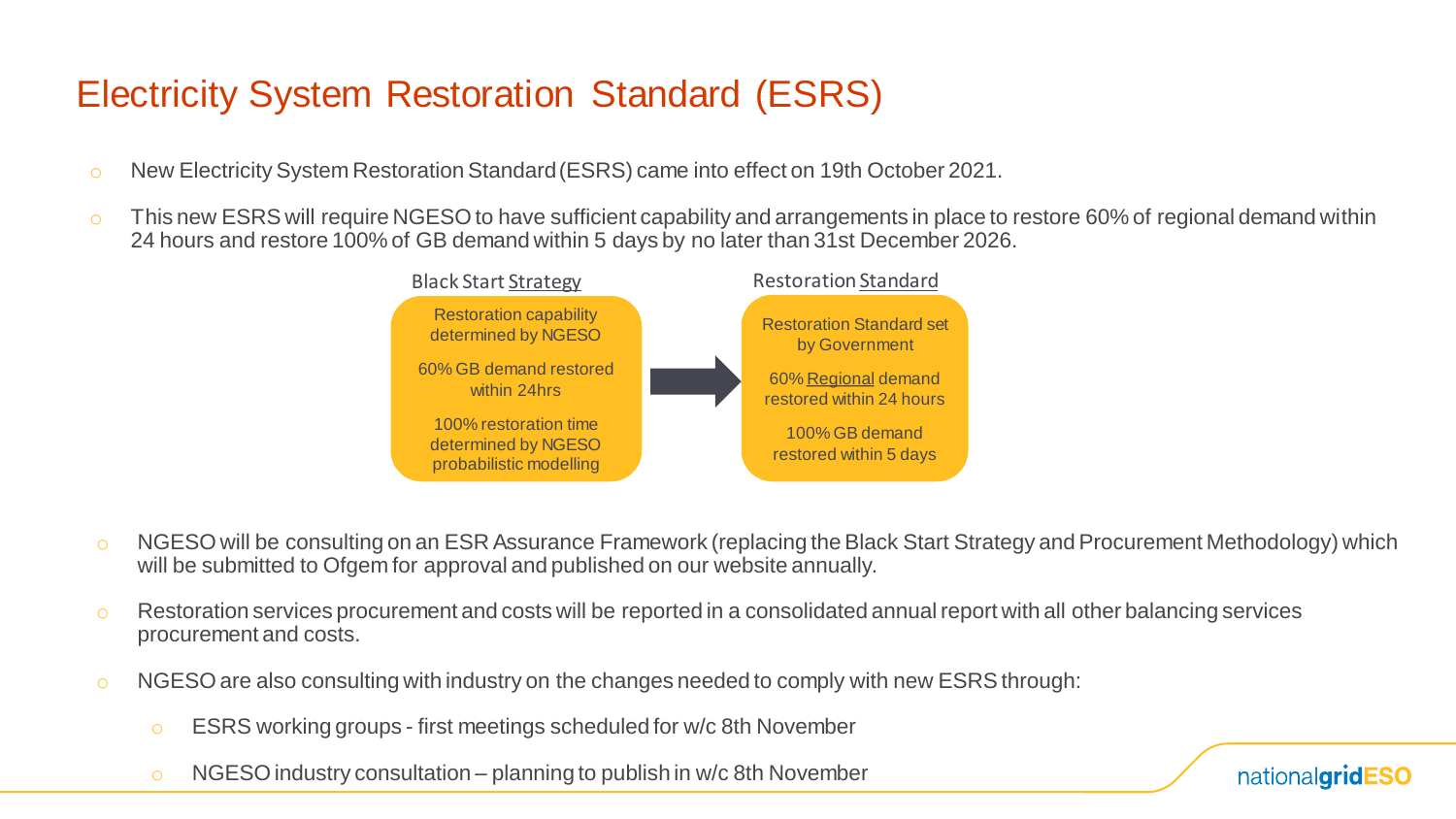Early sharing of

possible changes

to the 2022/23

statements in the

C16 consultation



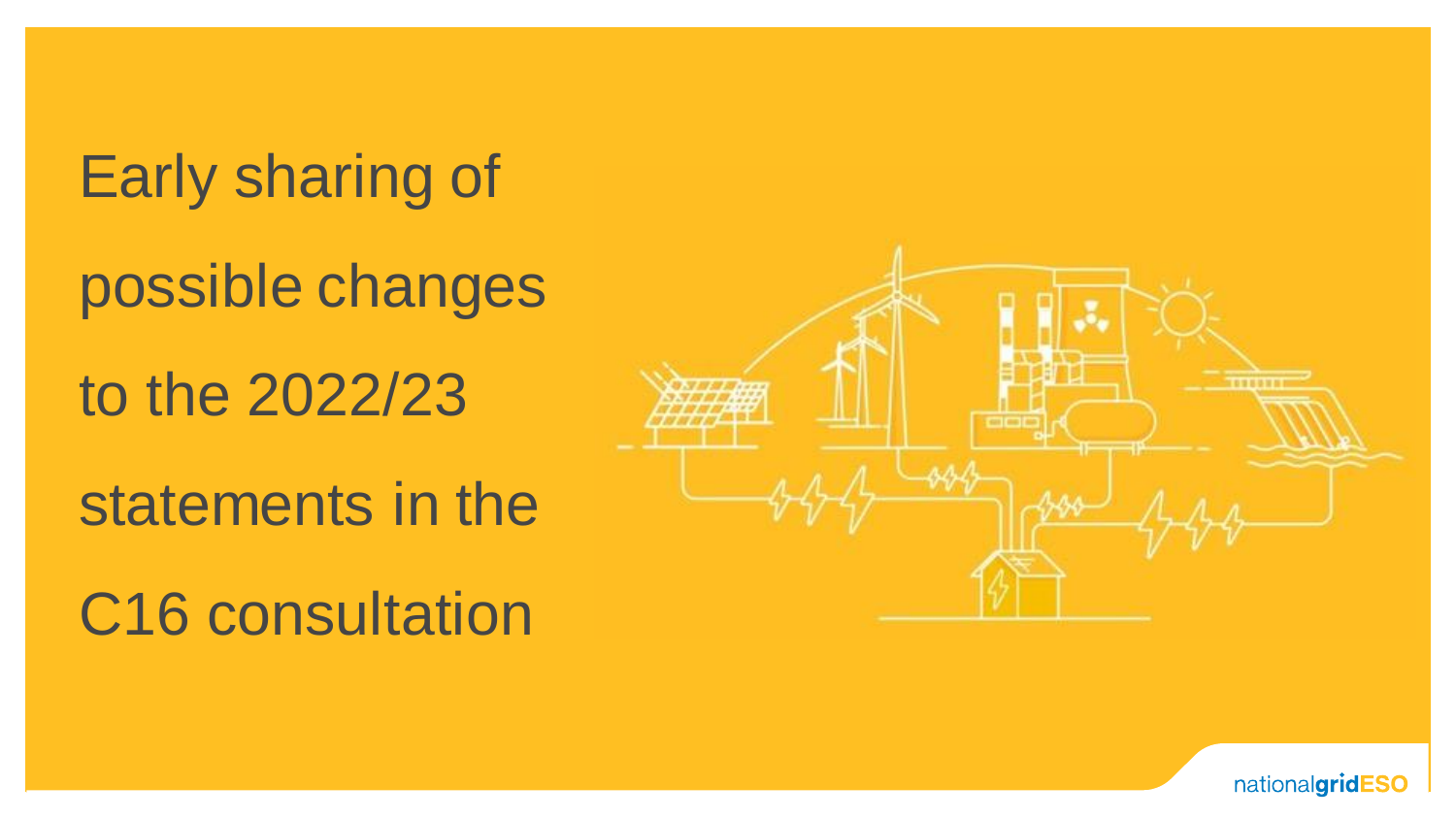# New Services

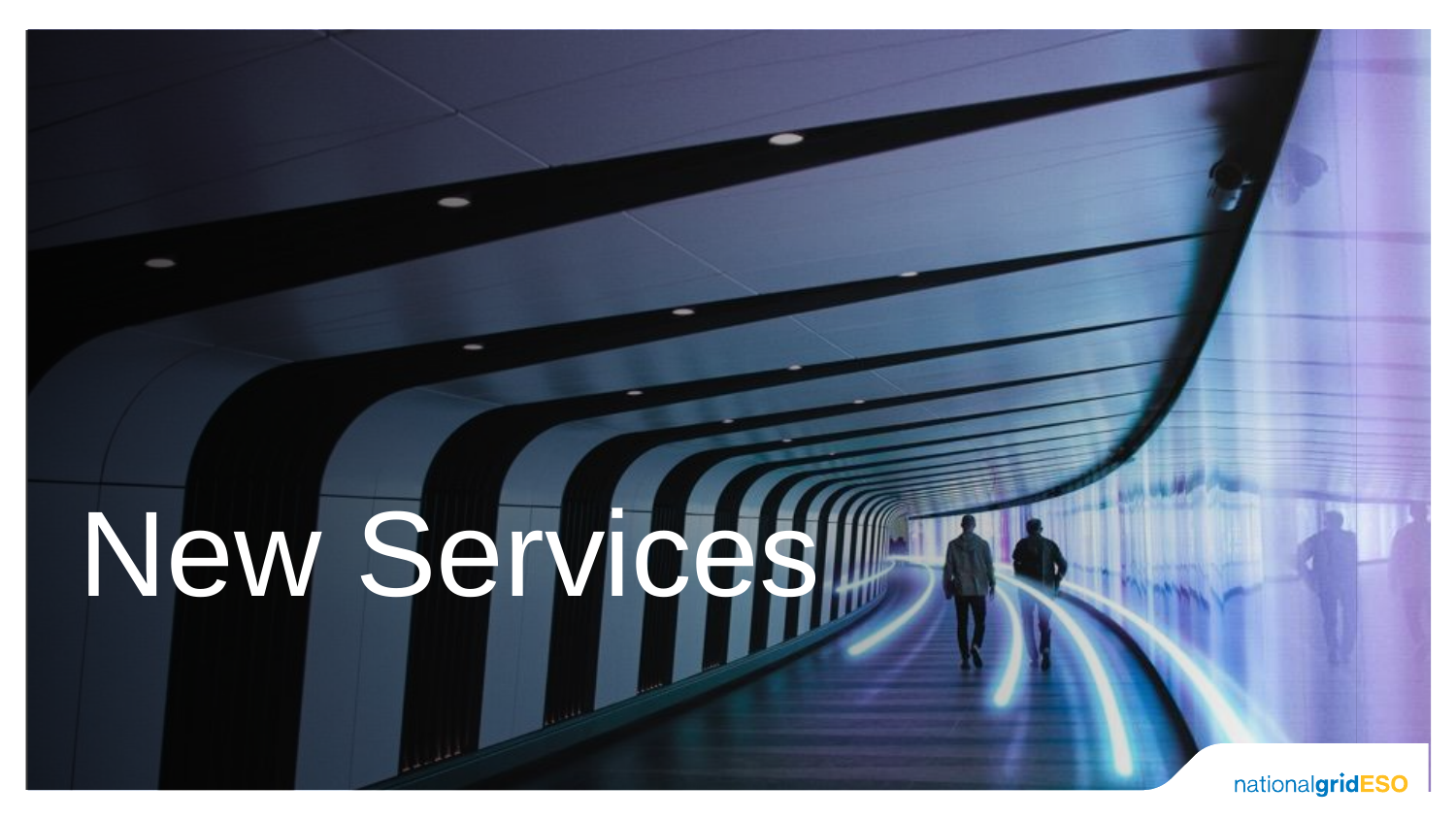# Future Reserve Products

**Early sharing of possible changes to the 2022/23 statements in the C16 consultation** 

**Adam Sims, Power Responsive Manager, Markets**

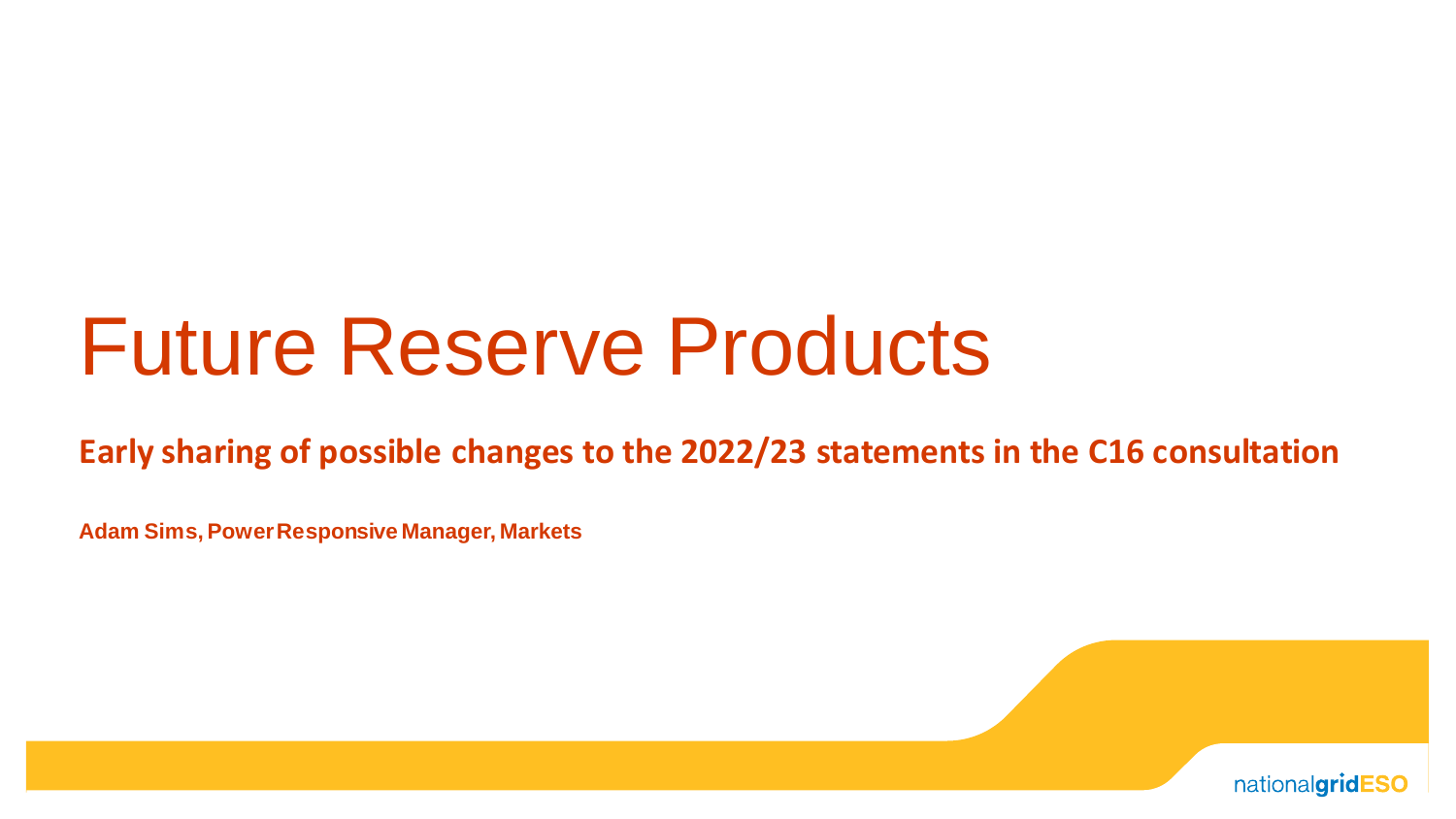### **New Reserve products**

We are planning to deliver new reserve products throughout 2022/23

#### Negative Slow Reserve

This product will be the first to launch, as it meets an operational need to provide additional routes for the control room to access downward flexibility. Industry engagement on product and service design will continue throughout Q3 21/22 in advance of the A18 consultation process, so more detail will be available for the full C16 consultation. The product will launch in a number ofsprints, so there will be more changes to the product and market post go-live.

#### Other reserve products

Following the launch of Negative Slow Reserve, we will work with industry to create a transition plan to move STOR into Positive Slow Reserve later in 22/23. This will be followed by Positive and Negative Quick Reserve products, however these have a dependency on the rollout of the new response products, so timescales are not yet set.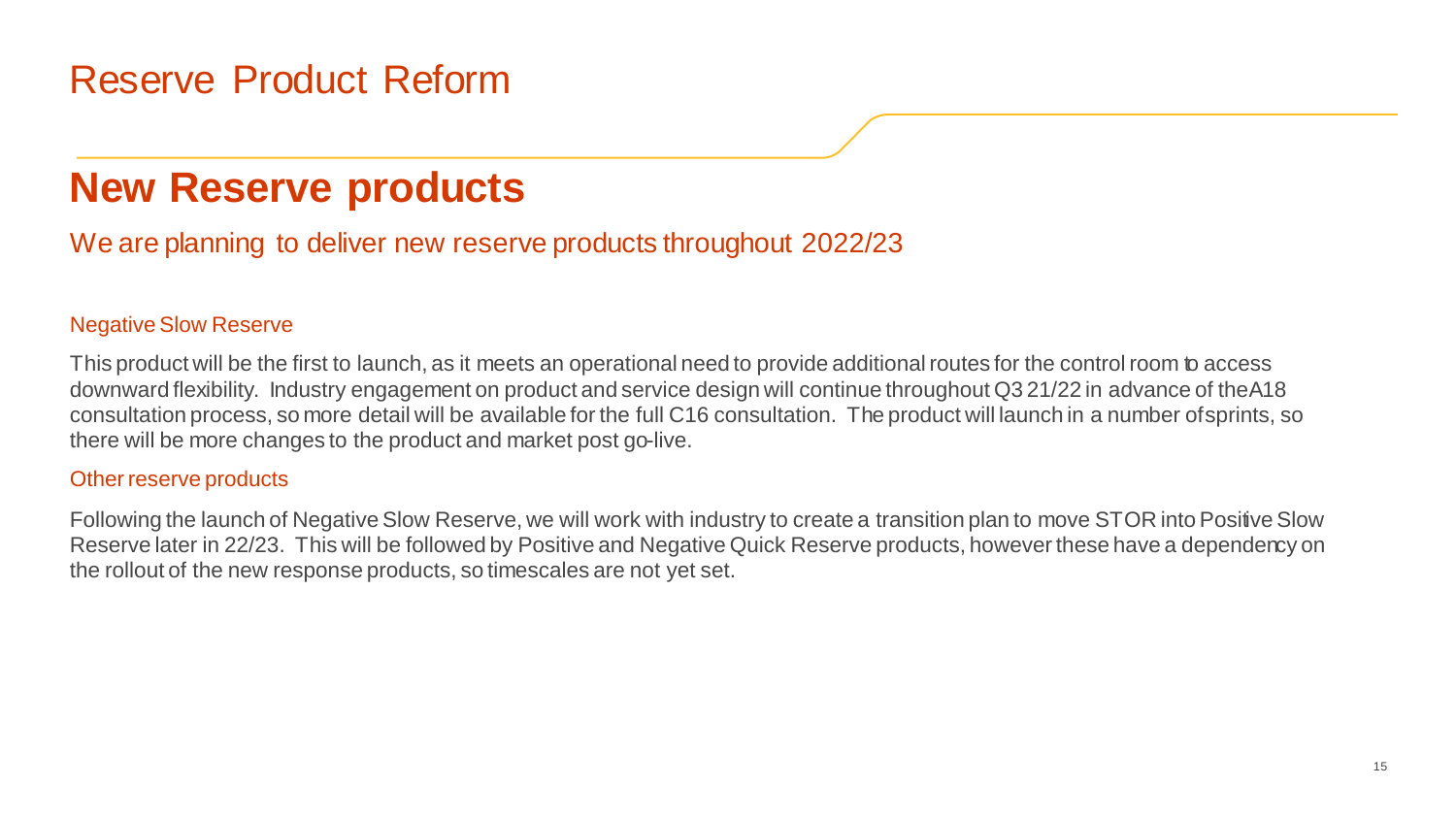# Future Frequency Response

**Early sharing of possible changes to the 2022/23 statements in the C16 consultation** 

**Minesh Solanki, Balancing Markets Development Officer**

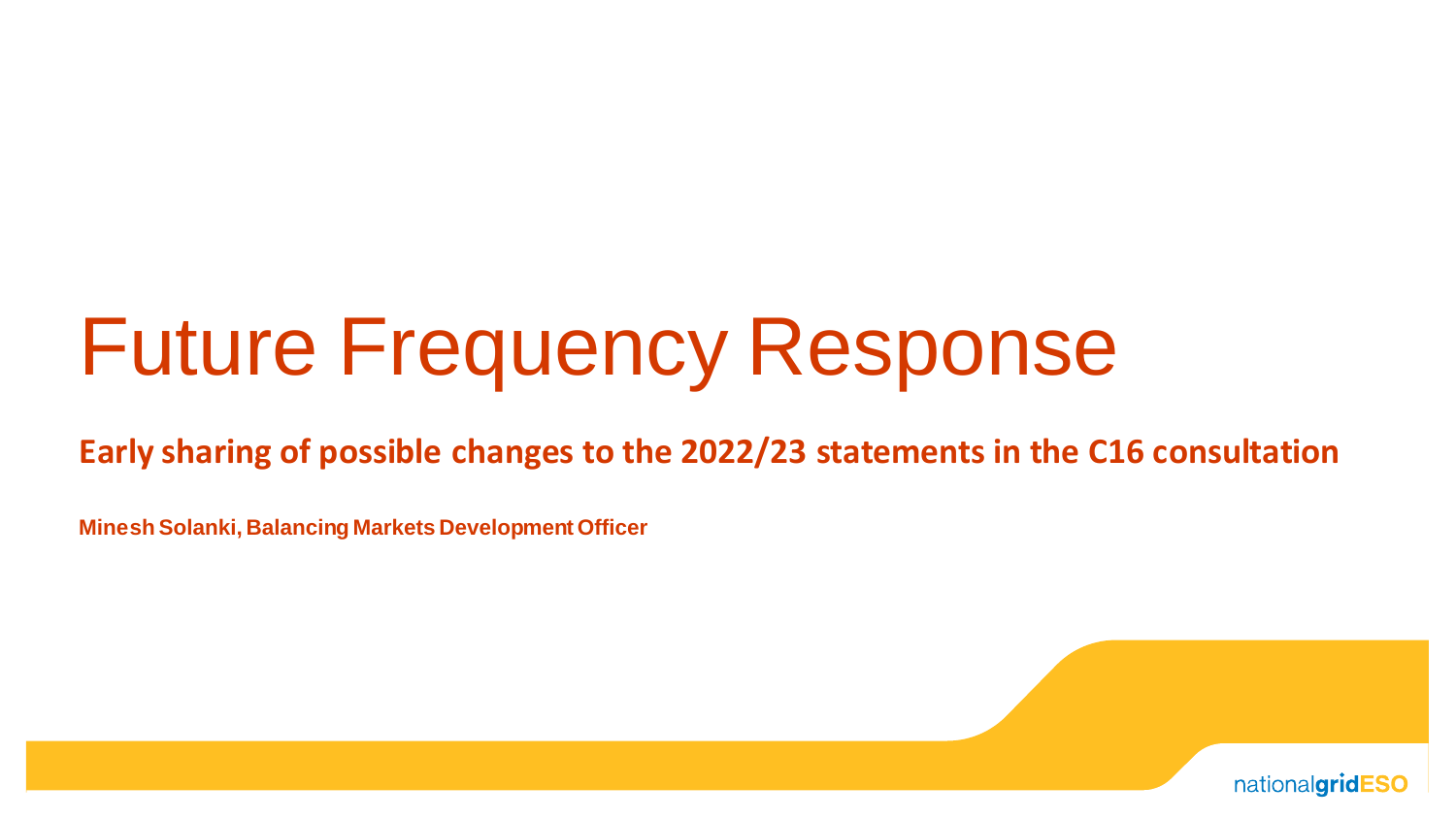### Dynamic Moderation & Dynamic Regulation

Dynamic Moderation and Dynamic Regulation are new response services and will be included and described within the Procurement Guidelines Statement section for Response

#### Dynamic Moderation (DM)

 $\circ$  DM is the new pre fault frequency service designed to rapidly deliver between  $+/-0.1$  and  $+/-0.2$ frequency deviation. This service will be procured day ahead in EFA blocks on a pay-as-clear auction platform.

#### Dynamic Regulation (DR)

DR is the new pre fault frequency service designed to slowly correct and deliver between +/- 0.015 and +/-0.2 frequency deviation. This service will be procured day ahead in EFA blocks on a pay-as-clear auction platform.

These new services will be launched in 2022 and we are working closely with the Single Market Platform programme to explore improvements to the registration and prequalification processes.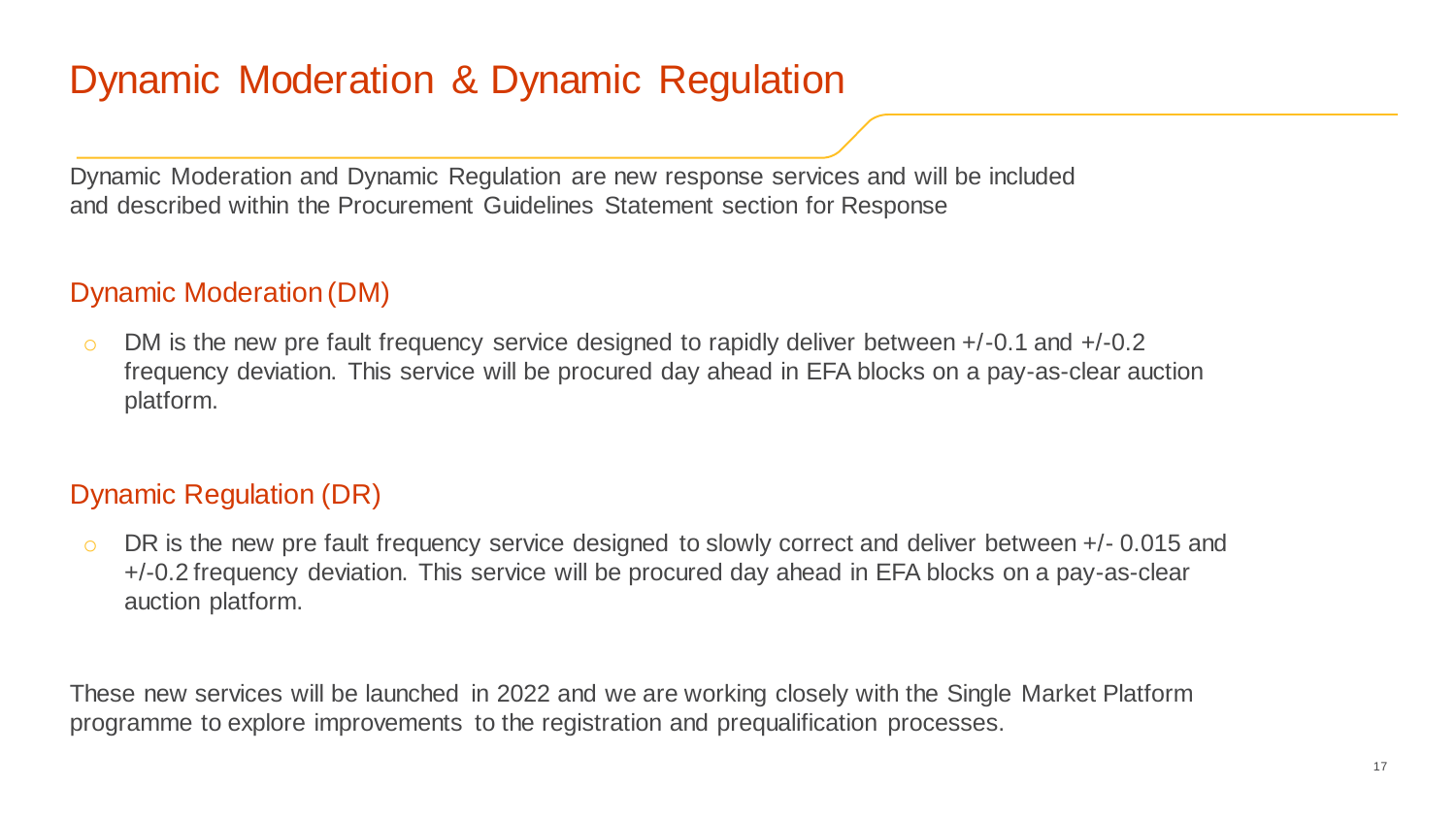# Local Constraint Market

**Early sharing of possible changes to the 2022/23 statements in the C16 consultation** 

**Adam Sims, Power Responsive Manager**

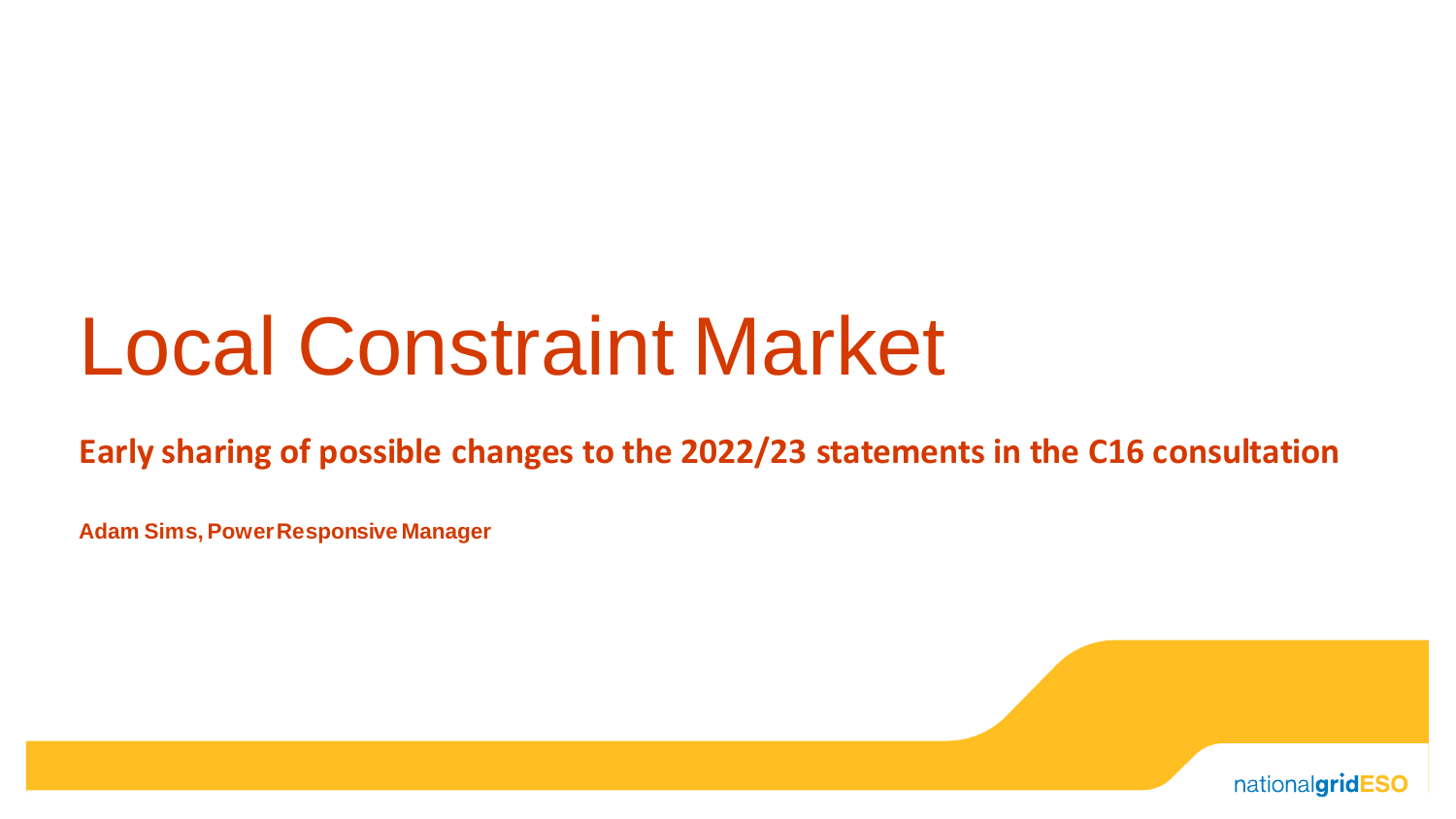### Local Constraint Market (LCM)

### **Constraint Management Service**

ESO consider that this new service is already described within the Procurement Guidelines Statement section for Transmission Constraint Management.

#### What is LCM

o National Grid ESO (ESO) are exploring the implementation of a Local Constraint Market (LCM) to manage the high constraint costs at this Anglo-Scottish boundary. The LCM is considered to be a tactical solution, delivering over the next 3 – 4 years, ahead of longer-term considerations for Regional Development Programmes (RDPs) in Scotland.

#### Why do we need LCM and when will this new service commence

o Taking learning from the Optional Downward Flexibility Management (ODFM) service, implemented to contract additional flexibility to manage low-demand periods throughout the COVID pandemic lockdown, we are seeking to accelerate the implementation of the LCM with a target implementation date of Q3 2022.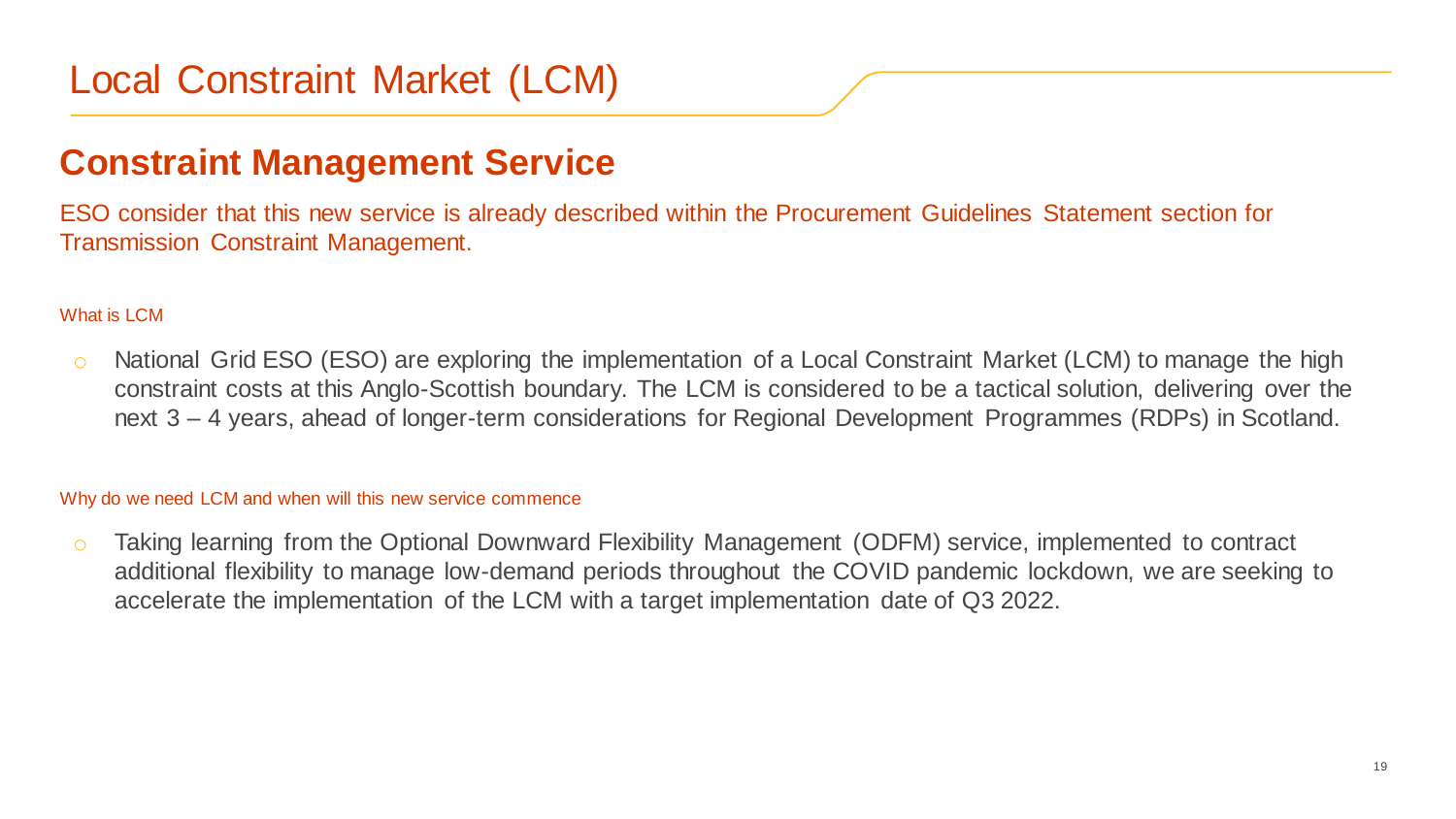# Regional Development Programmes

**Early sharing of possible changes to the 2022/23 statements in the C16 consultation** 

**Katharine Clench, RDP Strategy Manager**

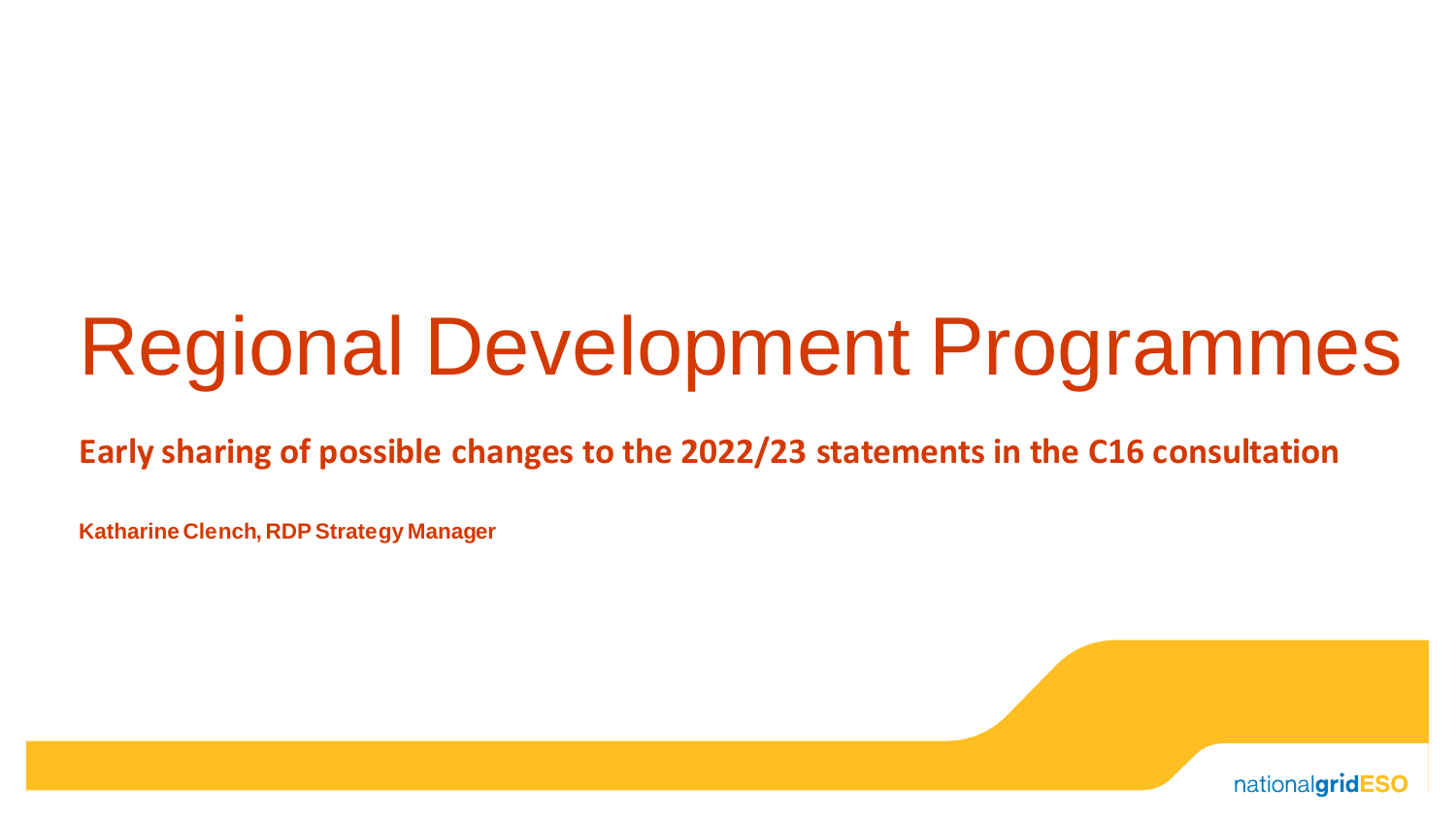### RDPs – MW Dispatch

### **MW Dispatch - Constraint Management Service**

As part of our Regional Development Programmes (RDPs) we are developing a transmission thermal constraint management service for non-BM parties. The service is being trialled in the South West, in collaboration with WPD, from Summer 2022.

#### What is MW Dispatch

- o A new transmission thermal export constraint management service to apply, initially, in South West and South East England.
- $\circ$  In the first instance, the service employs DNO systems to facilitate a service instruction to the DER service provider.

#### Why do we need MW Dispatch and when will this new service commence

- o The South West and South East of England are expected to play a major part in meeting the future governmental green energy targets because there is lots of renewable solar and wind generation.
- o Whole system assessments found that investing in systems to manage generation on the distribution network in the South West / East is more economic than network investment, and facilitates quicker connection of new DER to the system
- o We anticipate that the service be trialled in the South West region from Summer 2022. Following successful trials, we will look to make enhancements to the service and determine whether it could be rolled out to other areas across GB.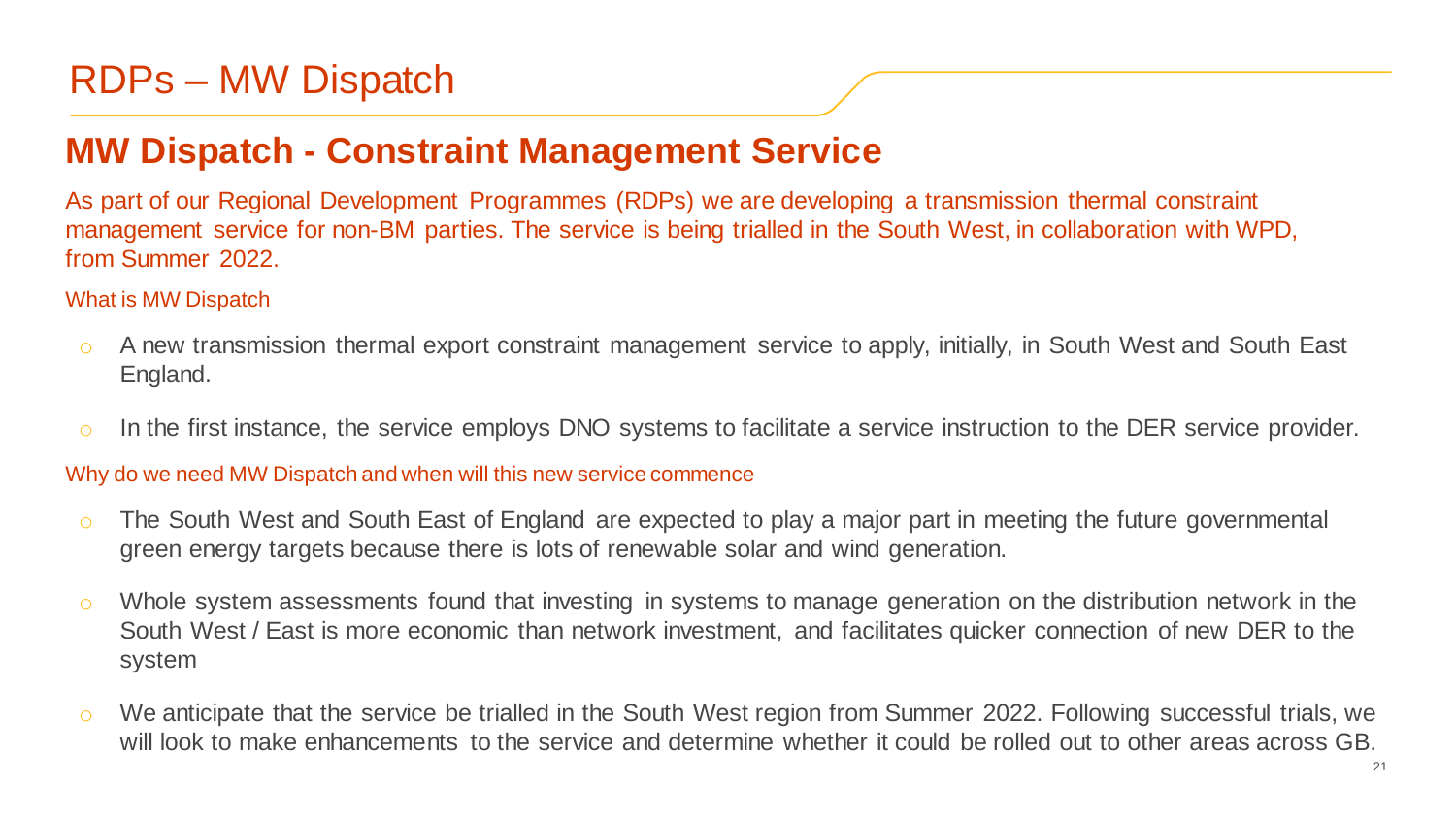# ABSVD

### **Early sharing of possible changes to the 2022/23 statements in the C16 consultation**

**Tariq Hakeem, Settlements Team Project Lead**

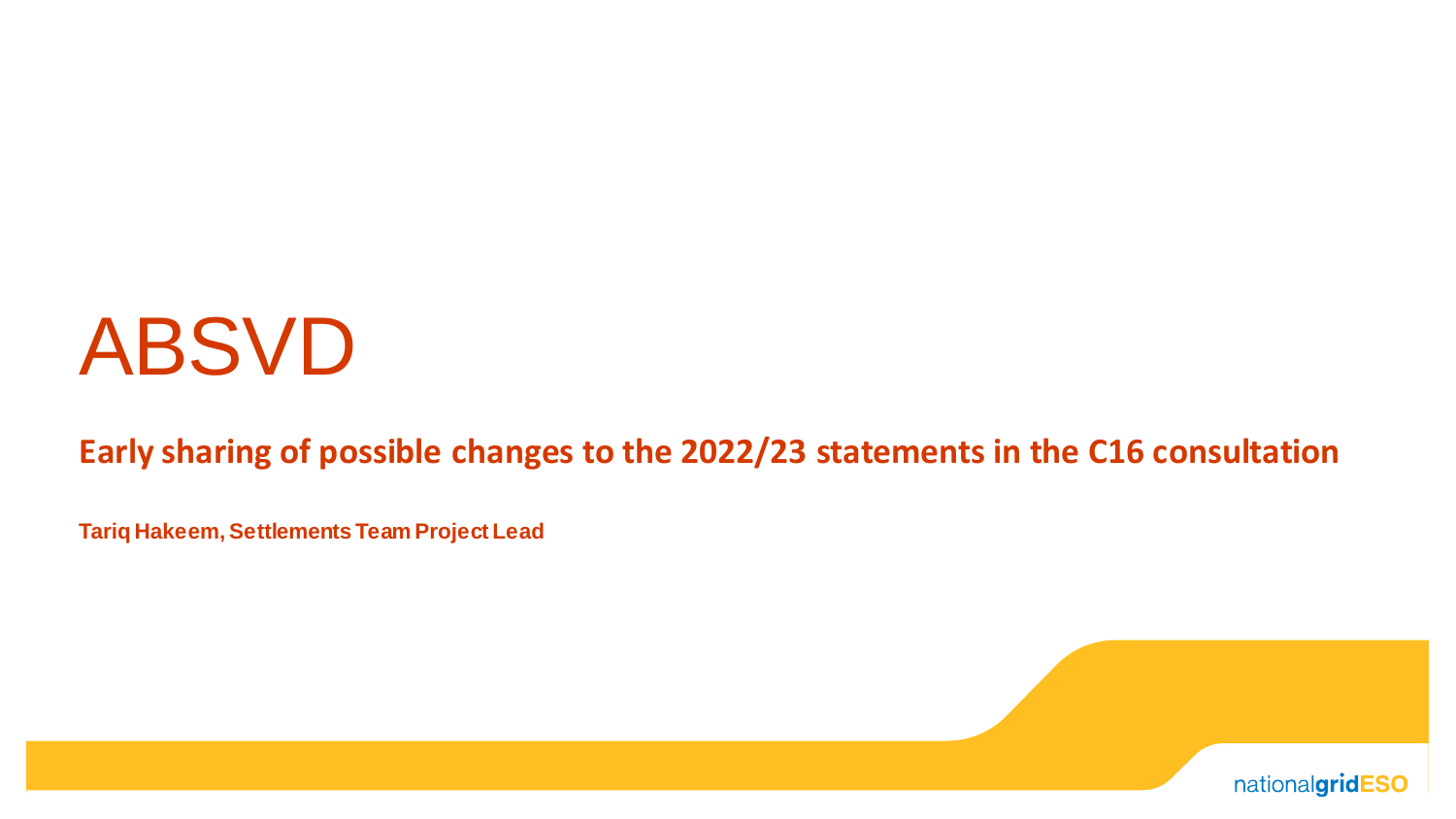### ABSVD

#### Our services and ABSVD

Prior to April 2020, no NBM services were included in ABSVD. Following P354, there is inconsistency between the way BM and non-BM units are treated in terms of ABSVD. This inconsistency will extend to the new Dynamic Moderation and Dynamic Regulation services.

#### What will be changing

To address this challenge, the ESO are investing in the enhancement of systems and processes to enable us to apply a consistent approach going forward across BM and non-BM units when it comes to ABSVD for the Dynamic Frequency Response services. The ESO propose to investigate further the P354 process to see if it possible to include, Dynamic Containment, Dynamic Moderation and Dynamic Regulation in the list of services that will have ABSVD applied for both BM and non-BM units.

#### When will the changes take place

This change will be implemented as soon as it is technically feasible, our current focus is developing our new Settlement system to include frequency response, the development will commence in early-2022 and further developments such as ABSVD will follow.

Applicable Balancing Services Volume Data Methodology **Statement**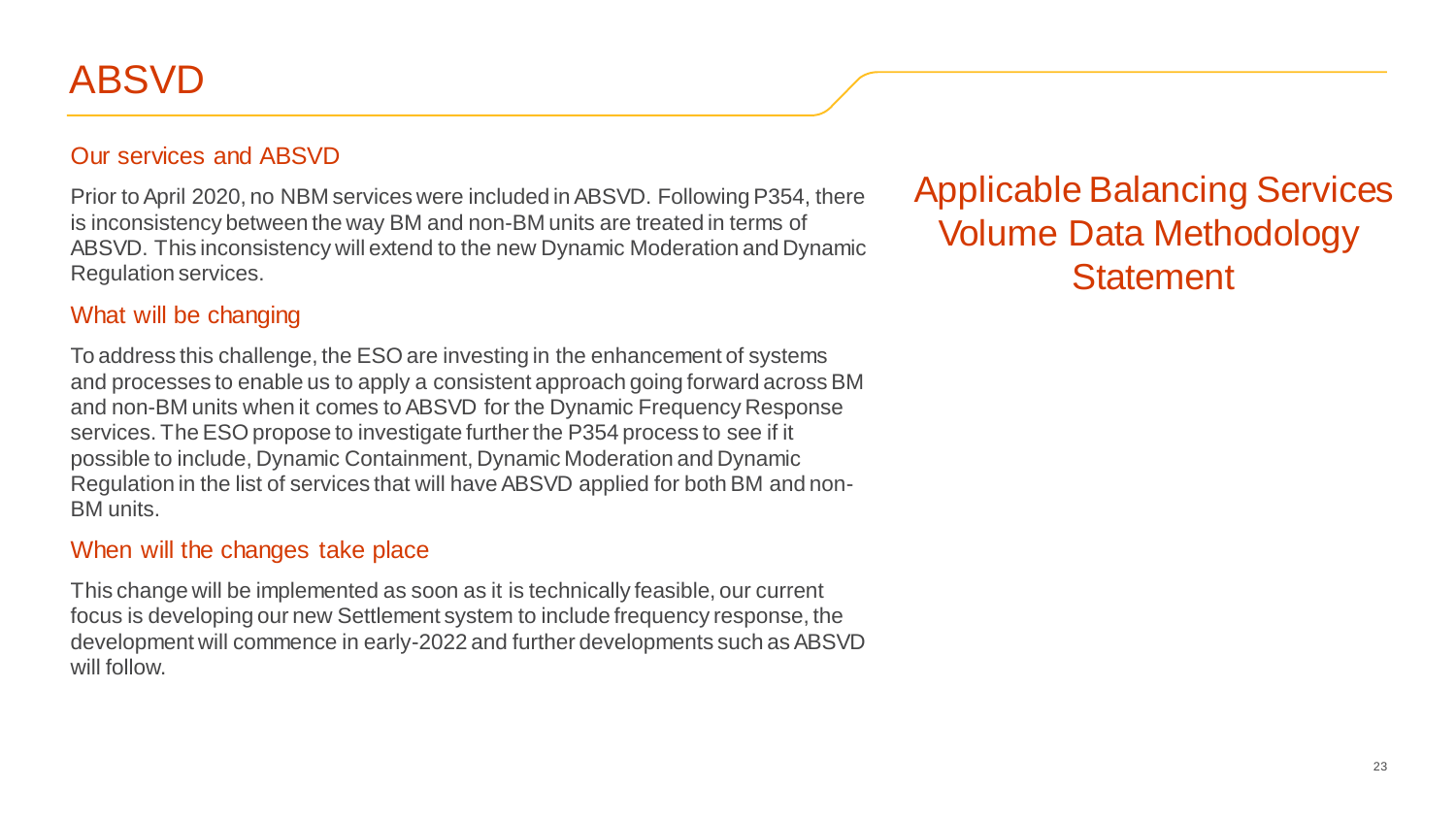# Existing Services

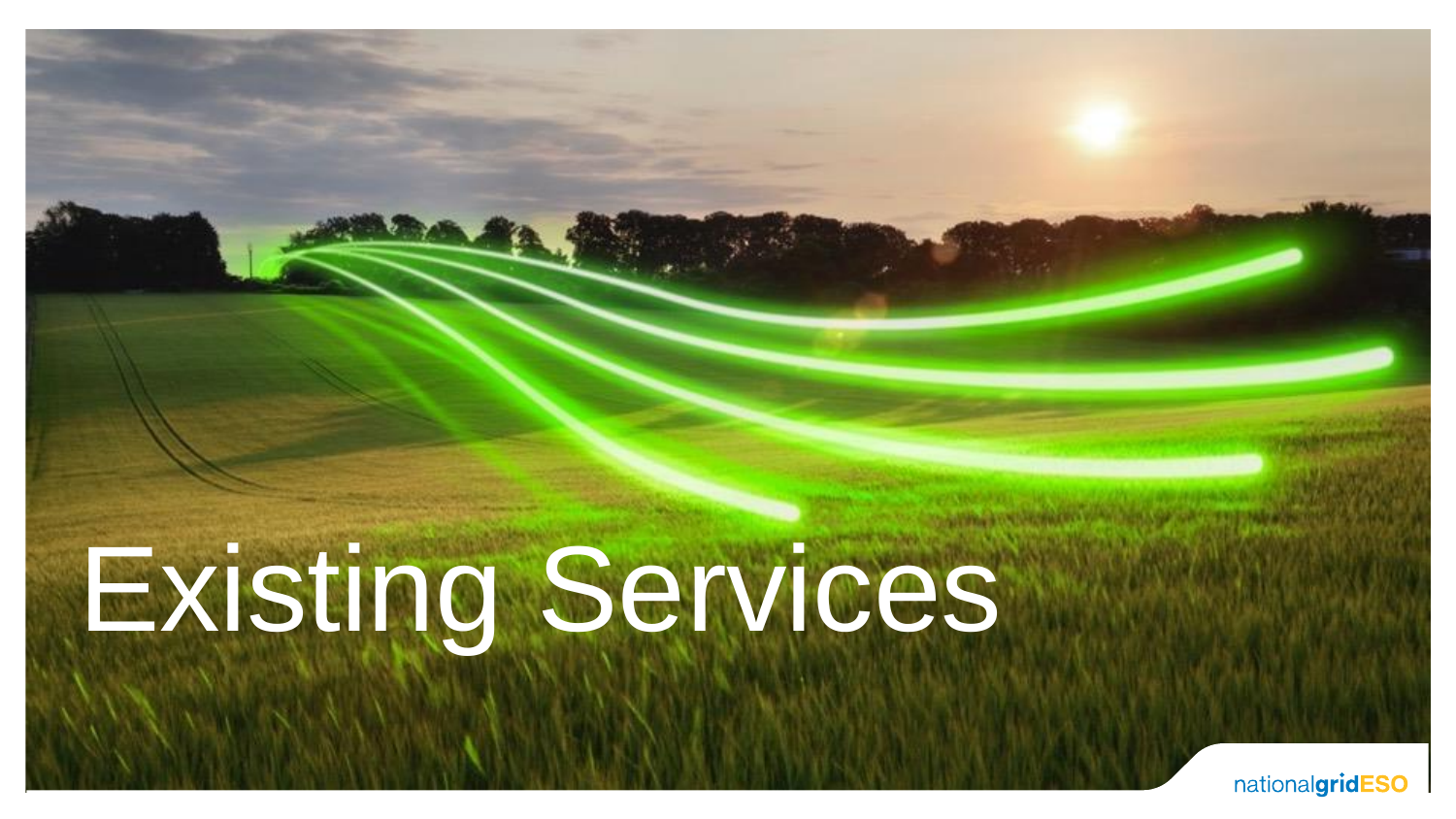# Frequency Response

**Early sharing of possible changes to the 2022/23 statements in the C16 consultation** 

**Andrew Rice, Commercial Operations**

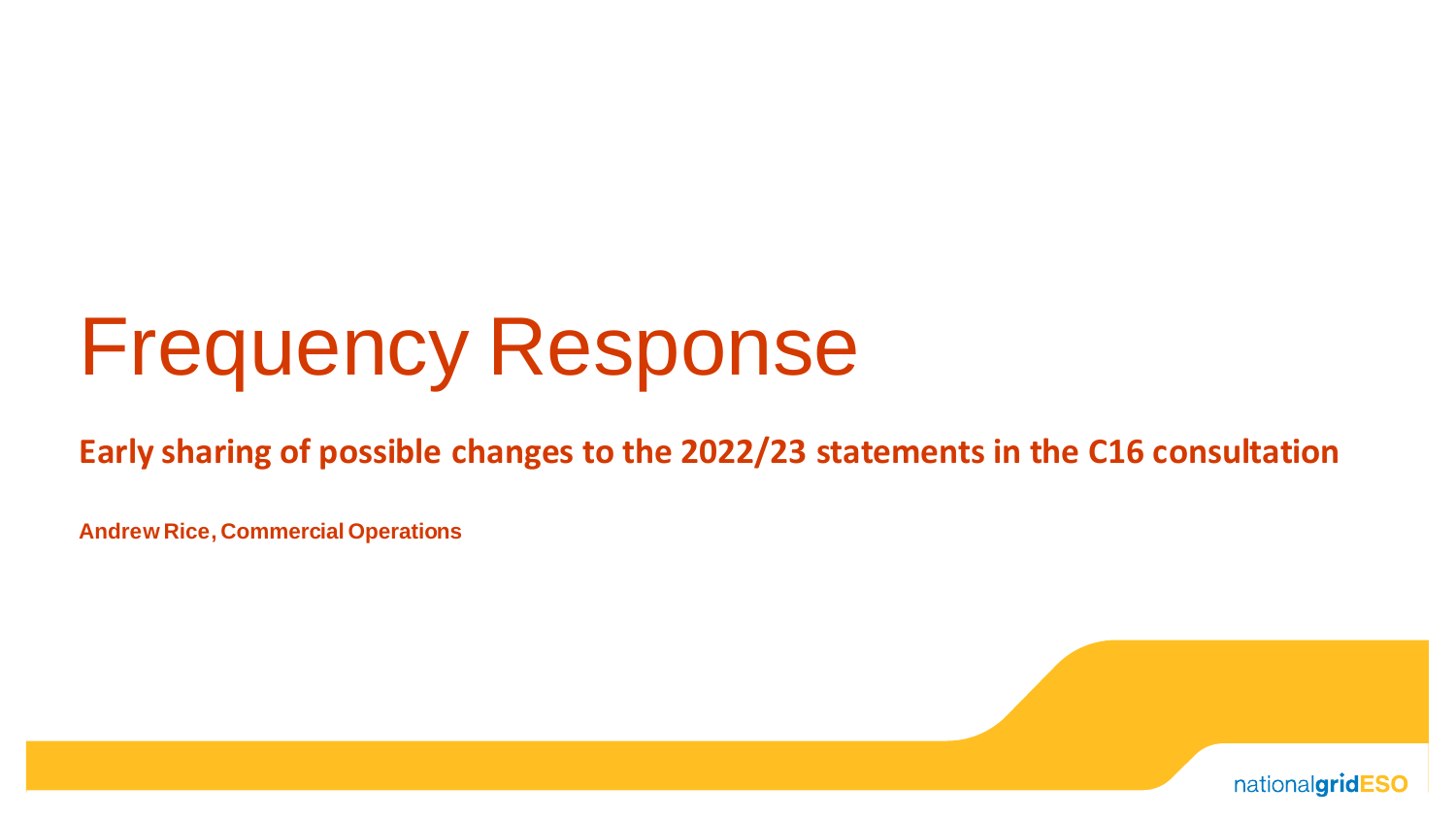### Firm Frequency Response (FFR)

FFR is a service can provide both dynamic and non-dynamic response to changes in frequency:

Dynamic Firm Frequency Response (DFFR) is a continuously provided service used to manage the normal second-by-second changes on the system.

Non-dynamic Firm Frequency Response (SFFR - Static Firm Frequency Response) is typically a discrete service triggered at a defined frequency deviation.

#### Changes to FFR service in 2022 will be as follow**:**

- $\circ$  During 2022 the ESO is planning to cease the procurement of DFFR through monthly tenders. This service will be which is planned to be launched in the 1st half of 2022
- o SFFR will continue to be procured until the new quick reserve product is launched, we expect that we will continue to procure SFFR for the majority of 2022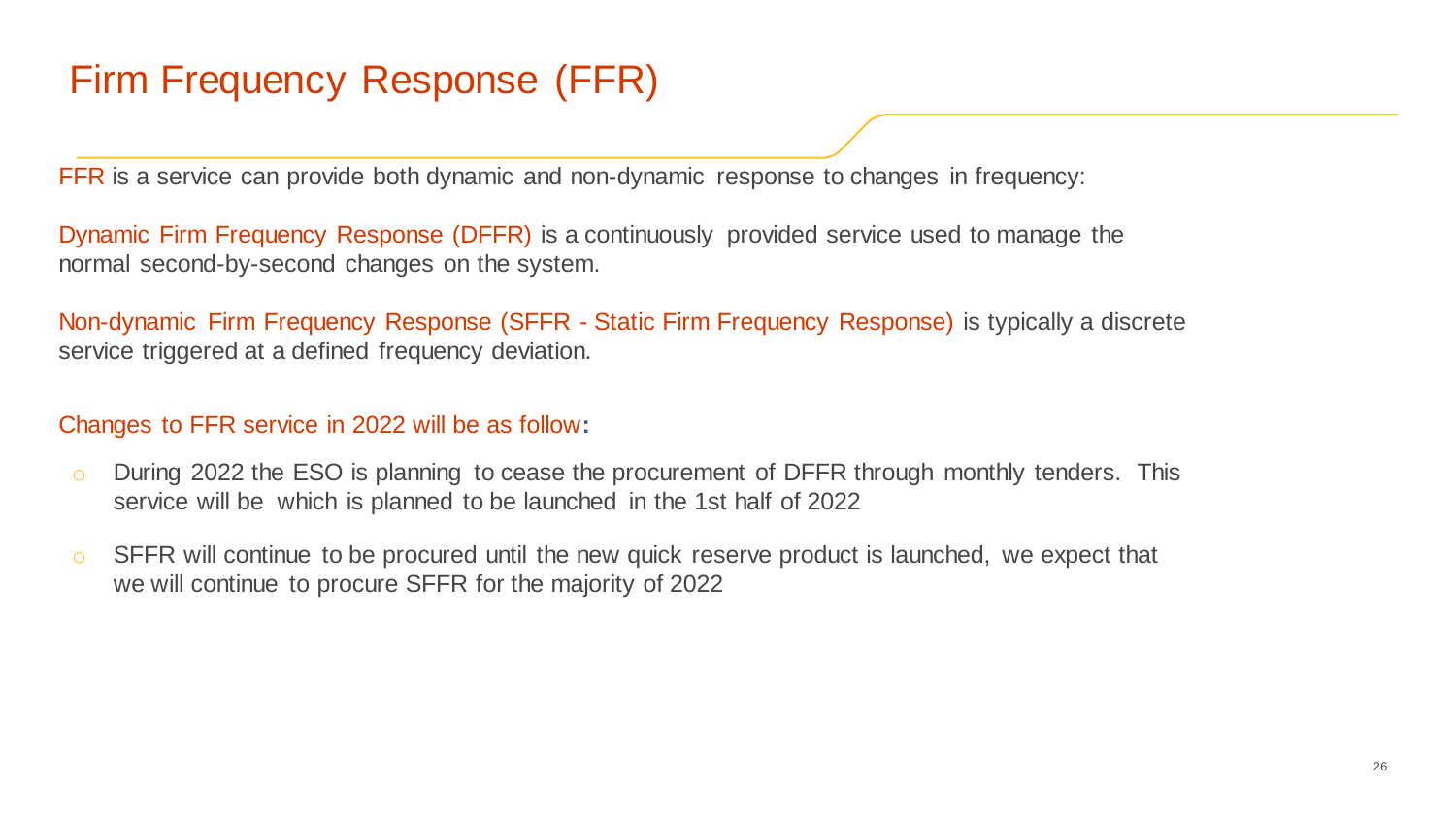EFR was a onetime tender to deliver enhanced frequency response which started delivering in April 2018. The technical requirements of service delivery are as follows

- o be capable of delivering a minimum of 1 MW of response. This may be from a single unit or aggregated from several smaller units. Maximum response of 50MW; and
- o be capable of responding within one second to frequency deviations and operate in frequency sensitive mode within the operational envelope and associated restrictions set out in the invitation to tender.

The EFR contracts awarded were for a 4 years duration and as a result the ESO will stop procuring EFR as a service by summer 2022.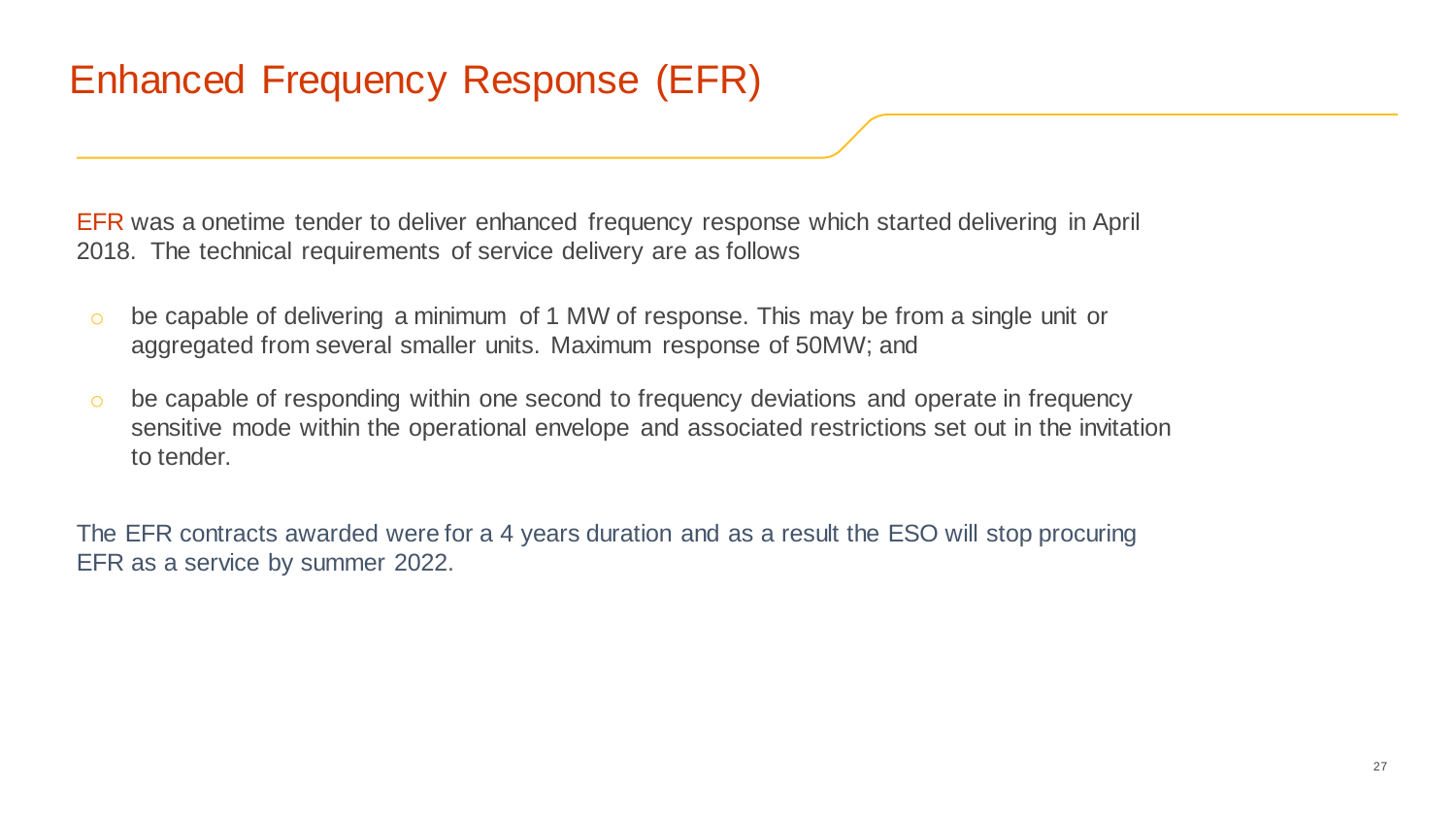### Balancing Principles Statement (BPS) Report

**Mark Jones, Operational Insight**

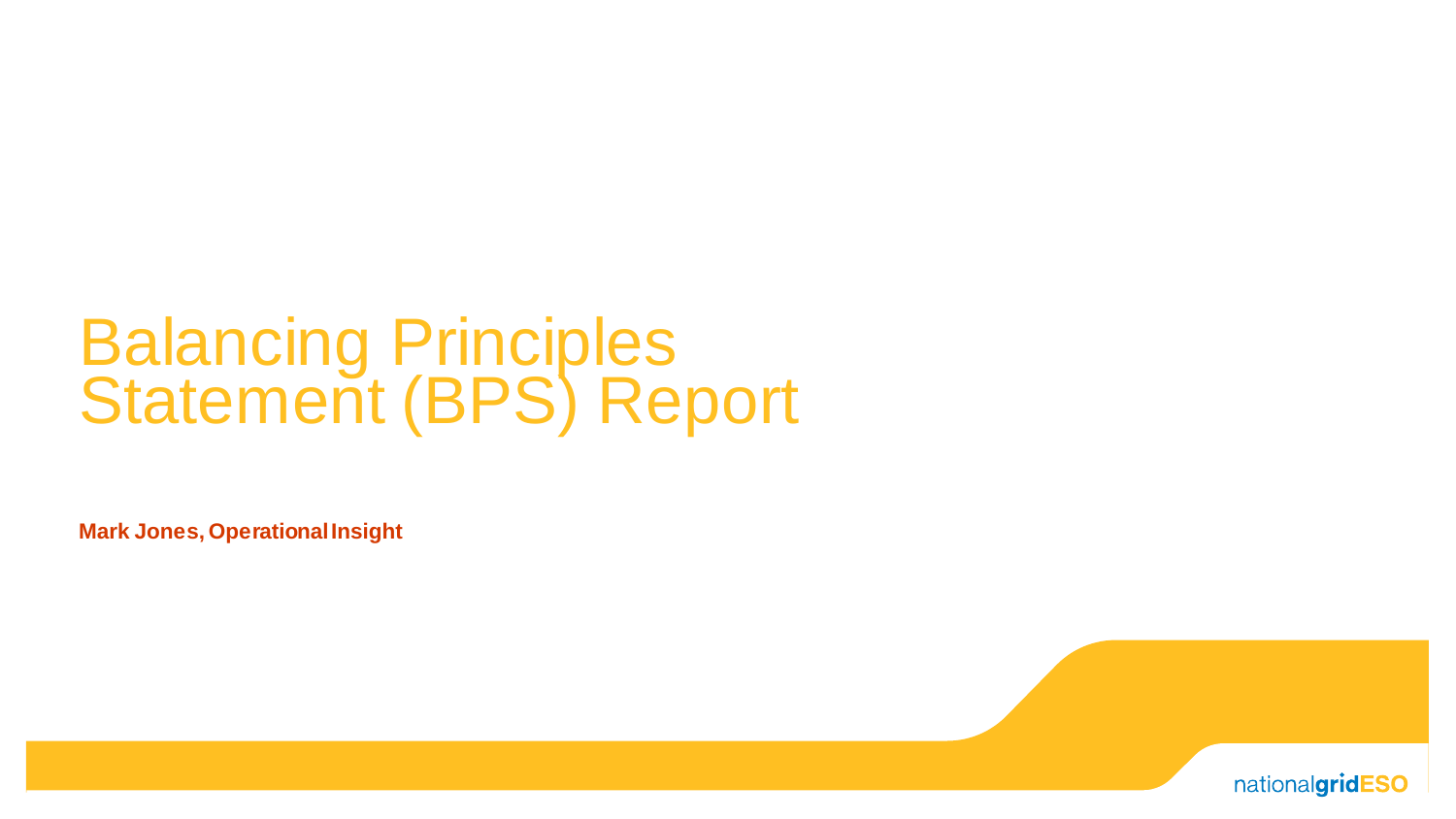# BPS Report

| Year      | <b>Date published</b>   |  |
|-----------|-------------------------|--|
| $18 - 19$ | Oct-20                  |  |
| $19 - 20$ | $Dec-20$                |  |
| $20 - 21$ | Due Jan-22 <sup>*</sup> |  |

\* To align with auditors report

#### Updates (24 July 2021) to Part C: Balancing principles statement

C16 para 6(b): "The licensee must as soon as practicable after 30 September 2021 and in each subsequent year, in respect of each period of twelve months commencing on 1 October and ending on 30 September"

C16 para 6(d): "must be accompanied by a statement from an independent auditor of internationally recognised standing appointed by the licensee that they have carried out an investigation the scope and objectives of which must have been established by the licensee and approved by the Authority, and they must give their opinion as to the extent to which the licensee has complied with the statement prepared pursuant to sub-paragraph (a) "

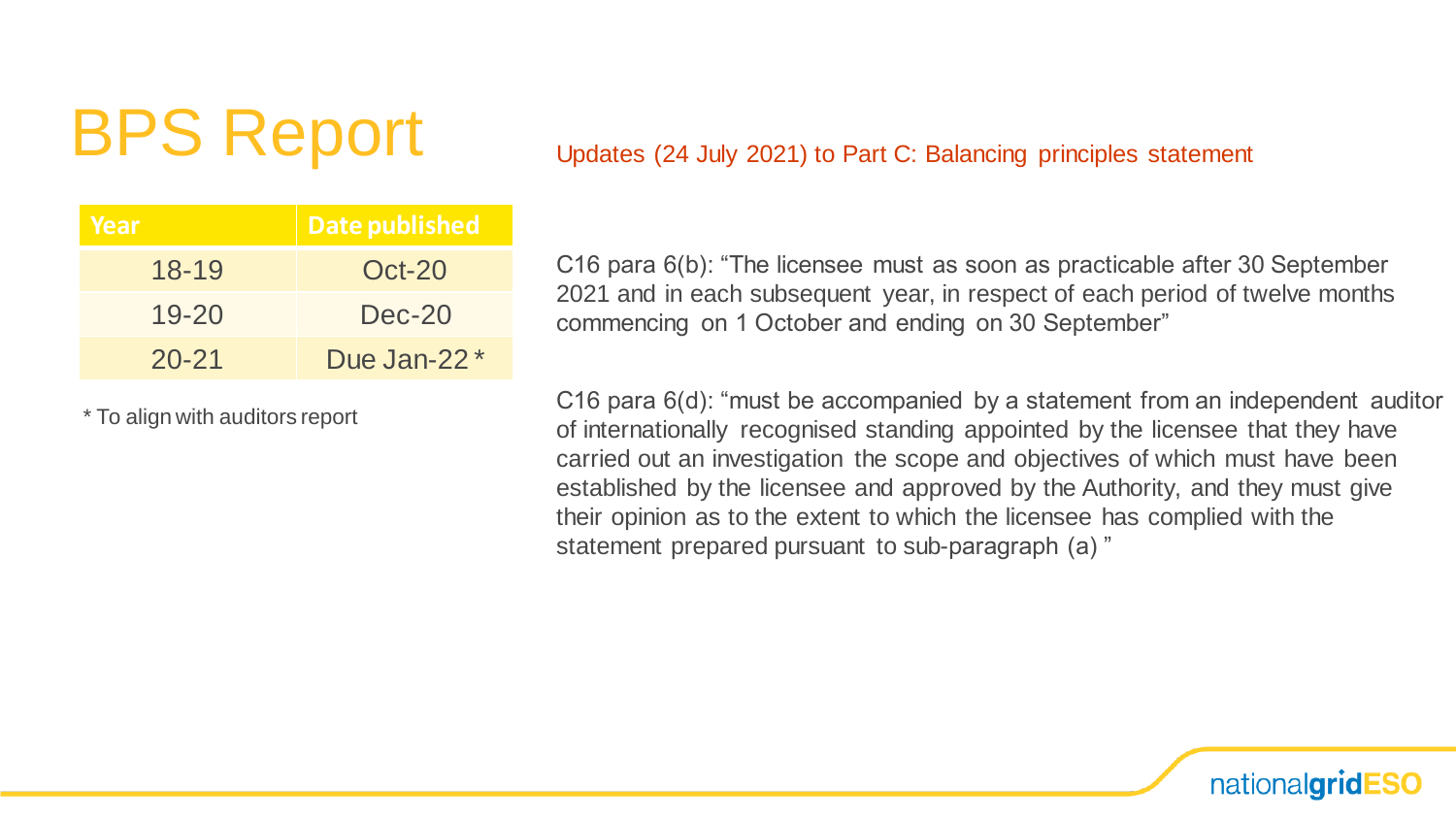### BPS Report

Provides information for instances where ESO needed to use additional measures to balance the system:

- BMU emergency instructions and interconnector emergency assistance/ instruction
- Demand control actions
- Maxgen
- Negative Reserve Active Power Margin (NRAPM) notice
- Electricity Margin Notices (EMNs)
- Black Start/ Islanding
- Communication failures
- Involuntary reductions
- BMUs disconnected by transmission faults

The final opinion for the BPS audit is included as an attachment to the BPS report

New services (discussed today) will be added to the BPS once they are live

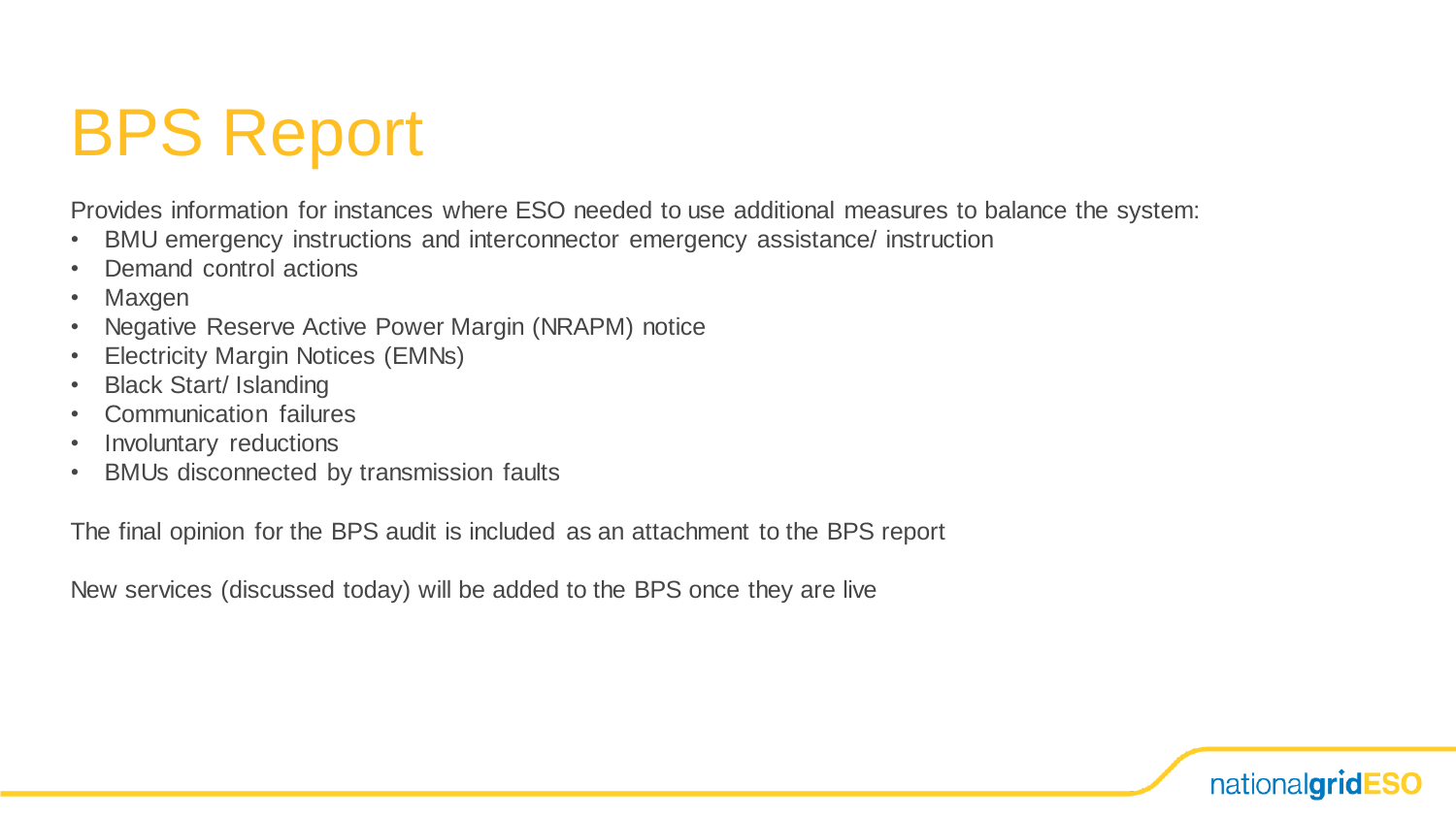BPS Report: changes

Key events highlighted in this report:

- There was no Emergency Instructions issued to Balancing Mechanism Units (BMUs). There  $\bullet$ was one instance where non BM participants were instructed down by Emergency Instruction due to a Localised Negative Reserve Active Power Margin Warning (NRPAM).
- Emergency Instructions were not given to any interconnector during the year, however there were eight Emergency Assistance requests agreed with interconnector parties.
- No Demand Control instructions were issued over this reporting period.
- No National NRAPM warnings were issued. However, there was one localised NRAPM warning ۰ issued in for Scotland.
- There was no partial or total system shutdown. No Black Start services were called off. ۰
- Our Balancing Mechanism (BM) IT systems achieved 99.95% availability (excluding planned  $\bullet$ outages) in this reporting period.
- There was a single instance where a BMU had to involuntary reduce output. Bids were not ۰ used to reduce the output.
- There were twenty-six occasions where BMUs were disconnected from the GB Transmission ۰ System due to faults. No Bid-Offer Acceptances (BOAs) were issued to these BMUs.

We would like to understand what you use the information for?

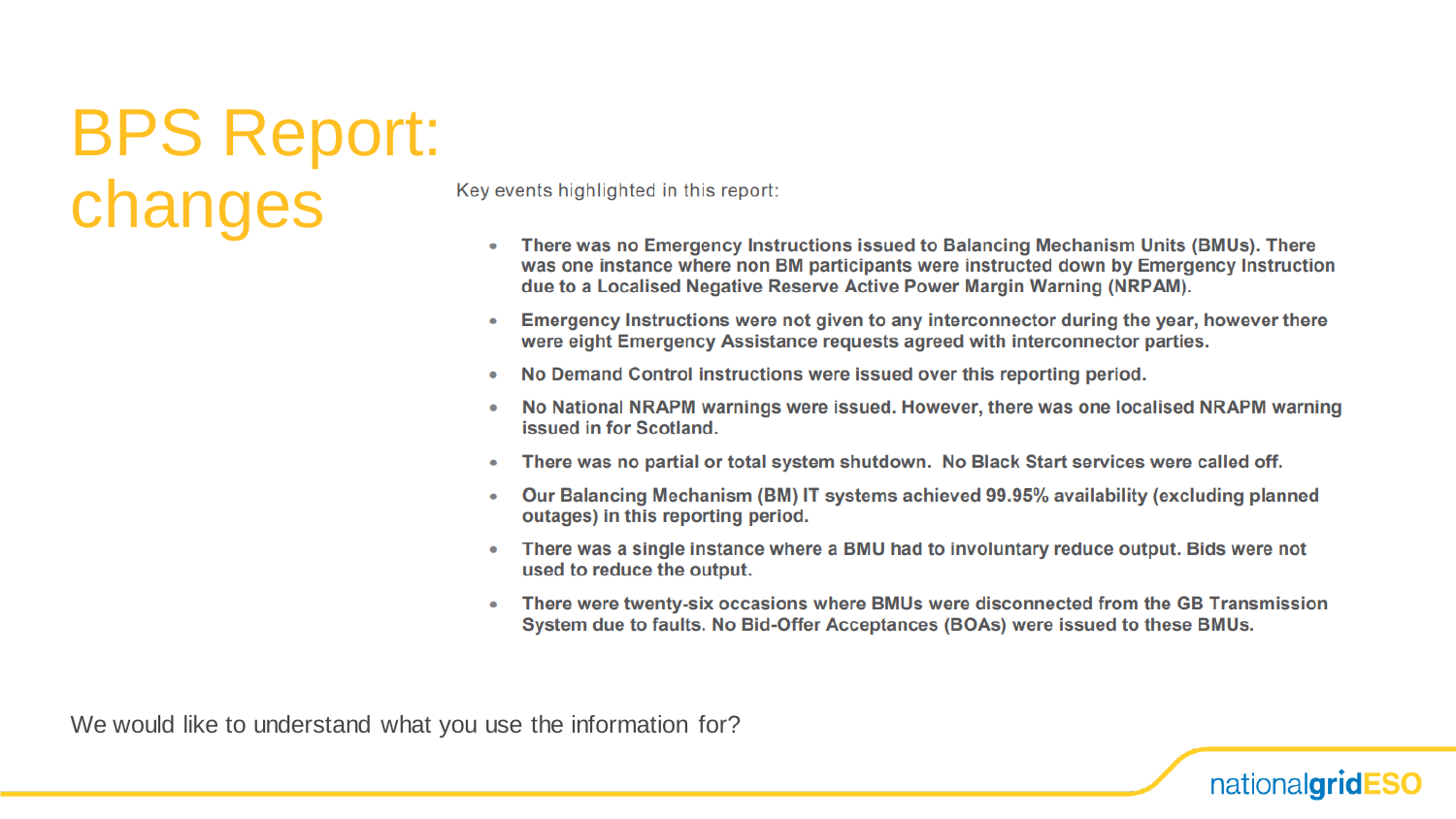### System Management Action Flagging (SMAF) Report

**Mark Jones, Operational Insight**

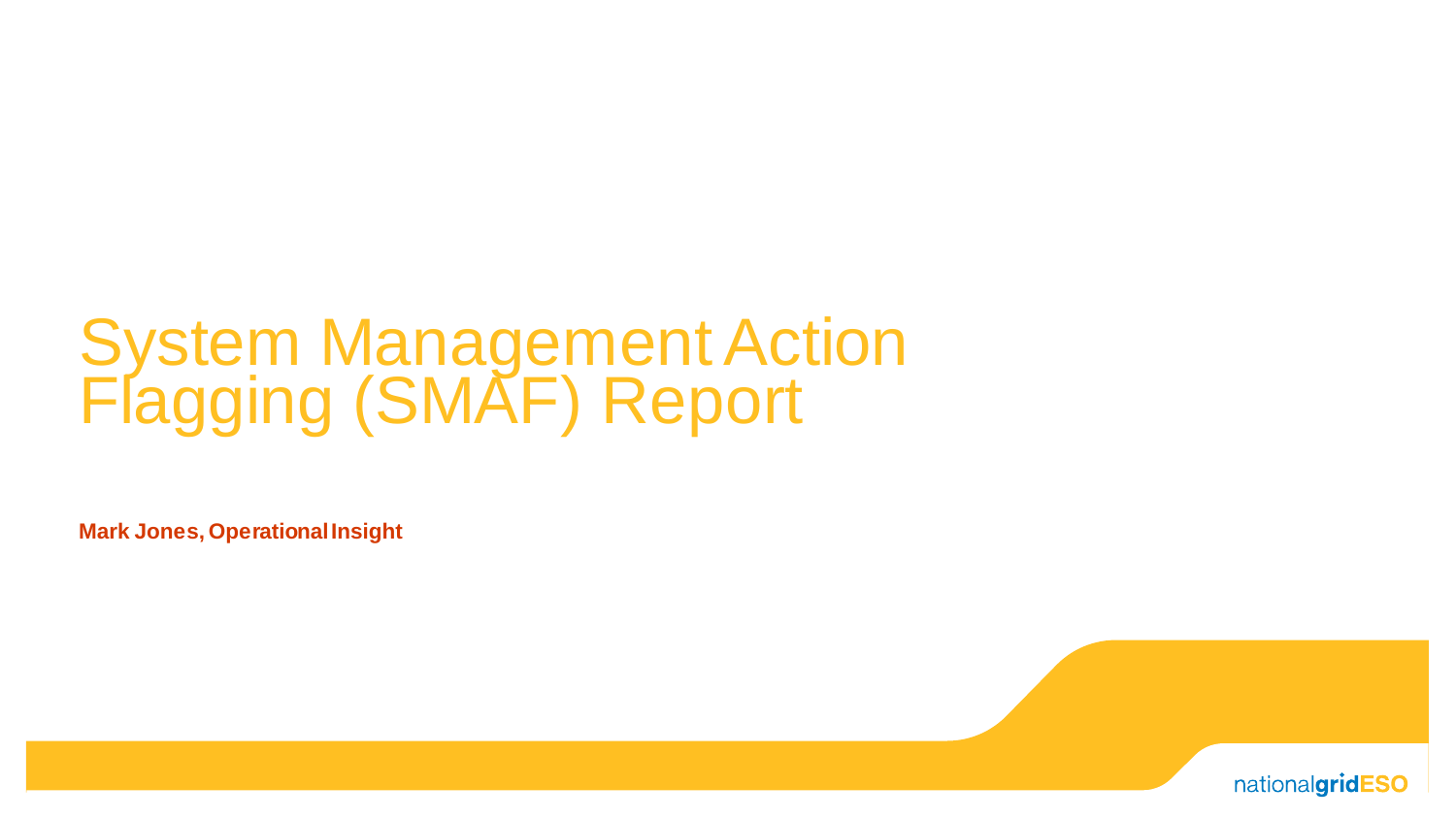### SMAF Report

| Year      | <b>Date</b><br>published |  |
|-----------|--------------------------|--|
| $19 - 20$ | $May-20$                 |  |
| $20 - 21$ | $Jun-21$                 |  |
| $21 - 22$ | Due May-22               |  |

C16 Part E para 7A (b) (ii): "prepare a statement of the prevailing system management action flagging methodology…."

2017-18 C16 consultation. Appendix C section 5: "report annually on the accuracy of the flagging methodology."

We have good processes in place to deliver in May/June each year

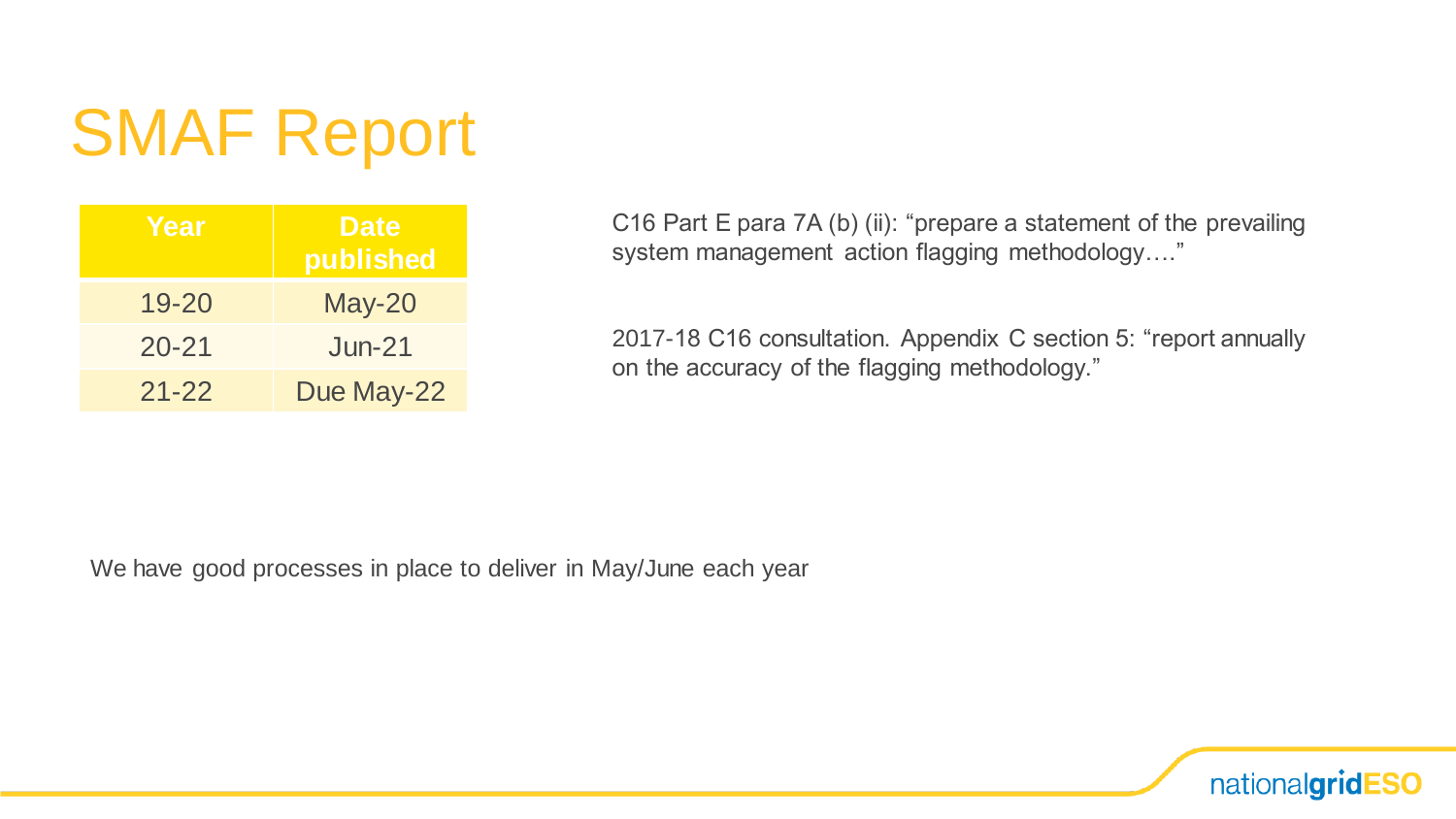### SMAF Report: changes

#### P217A actions include:

- o Transmission Constraints
- o Voltage Support
- o Rate of Change of Frequency (RoCoF)

2020-21 accuracy: 99.5%

| Month &<br>Year | <b>Total Number</b><br>of BOAs<br><b>Accepted</b> | <b>Total Number of</b><br><b>BOAs P217A</b><br><b>Flagged</b> | % BOAs Flagged<br>to P217A |
|-----------------|---------------------------------------------------|---------------------------------------------------------------|----------------------------|
| May-2020        | 52886                                             | 20200                                                         | 38.20%                     |
| Jun-2020        | 57930                                             | 19786                                                         | 34.16%                     |
| <b>Jul-2020</b> | 52059                                             | 16939                                                         | 32.54%                     |
| Aug-2020        | 46451                                             | 10725                                                         | 23.09%                     |
| Sep-2020        | 57777                                             | 14636                                                         | 25.33%                     |
| Oct-2020        | 54408                                             | 20251                                                         | 37.22%                     |
| Nov-2020        | 65729                                             | 31788                                                         | 48.36%                     |
| Dec-2020        | 53511                                             | 17905                                                         | 33.46%                     |
| Jan-2021        | 40694                                             | 5435                                                          | 13.36%                     |
| Feb-2021        | 53789                                             | 21885                                                         | 40.69%                     |
| Mar-2021        | 49872                                             | 15571                                                         | 31.22%                     |
| Apr-2021        | 40584                                             | 6082                                                          | 14.99%                     |
| <b>Total:</b>   | 625690                                            | 201203                                                        | 32.16%                     |

Table 1: Monthly breakdown of total accepted BOAs

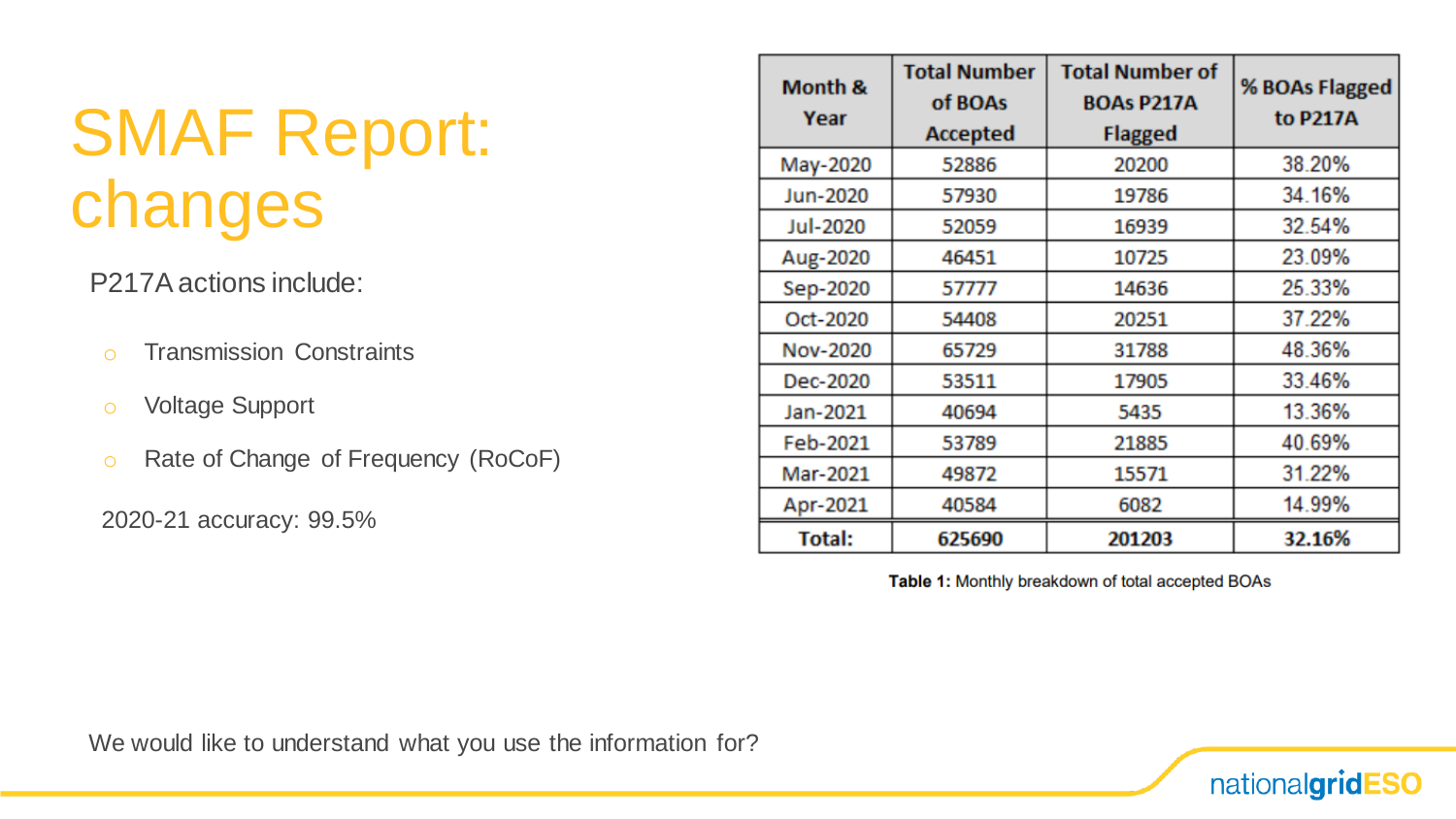### Monthly Balancing Services Summaries and Procurement Guidelines Report

**Mark Jones, Operational Insight**

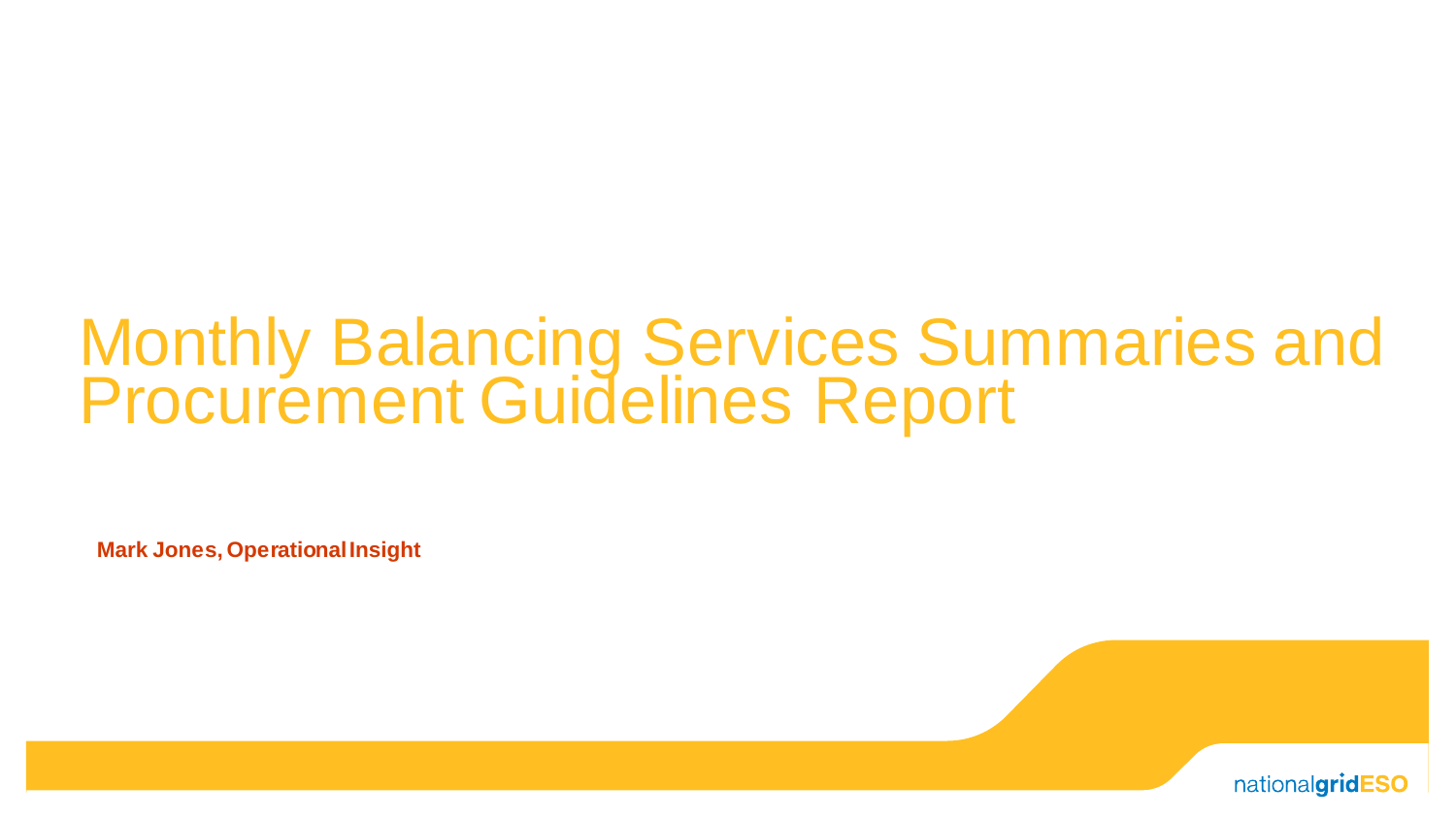### MBSS and Procurement Guidelines Report Changes

We have identified that these reports cover a lot of the same information and want to seek views on what would be most useful to be presented in the MBSS on a monthly basis and in the Procurement Guidelines report on a yearly basis.

We are looking to remove the duplicated information between the 2 reports. MBSS shows month on month changes and PGR shows year on year changes.

Are you happy for us to remove duplication and make this change in PGR?

We would like to understand what you use the information for?

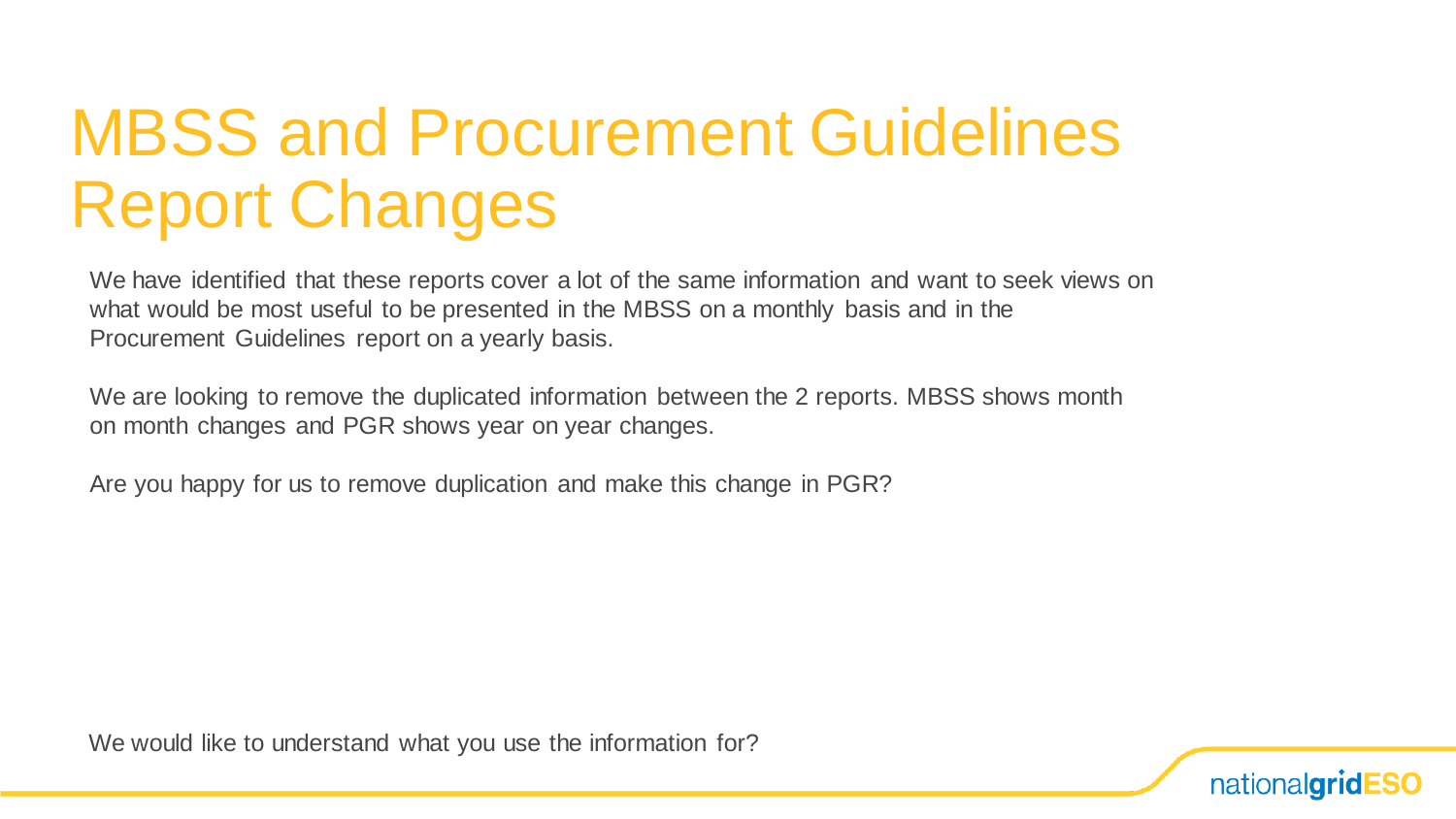### Code Change

### Impacts



nationalgridESO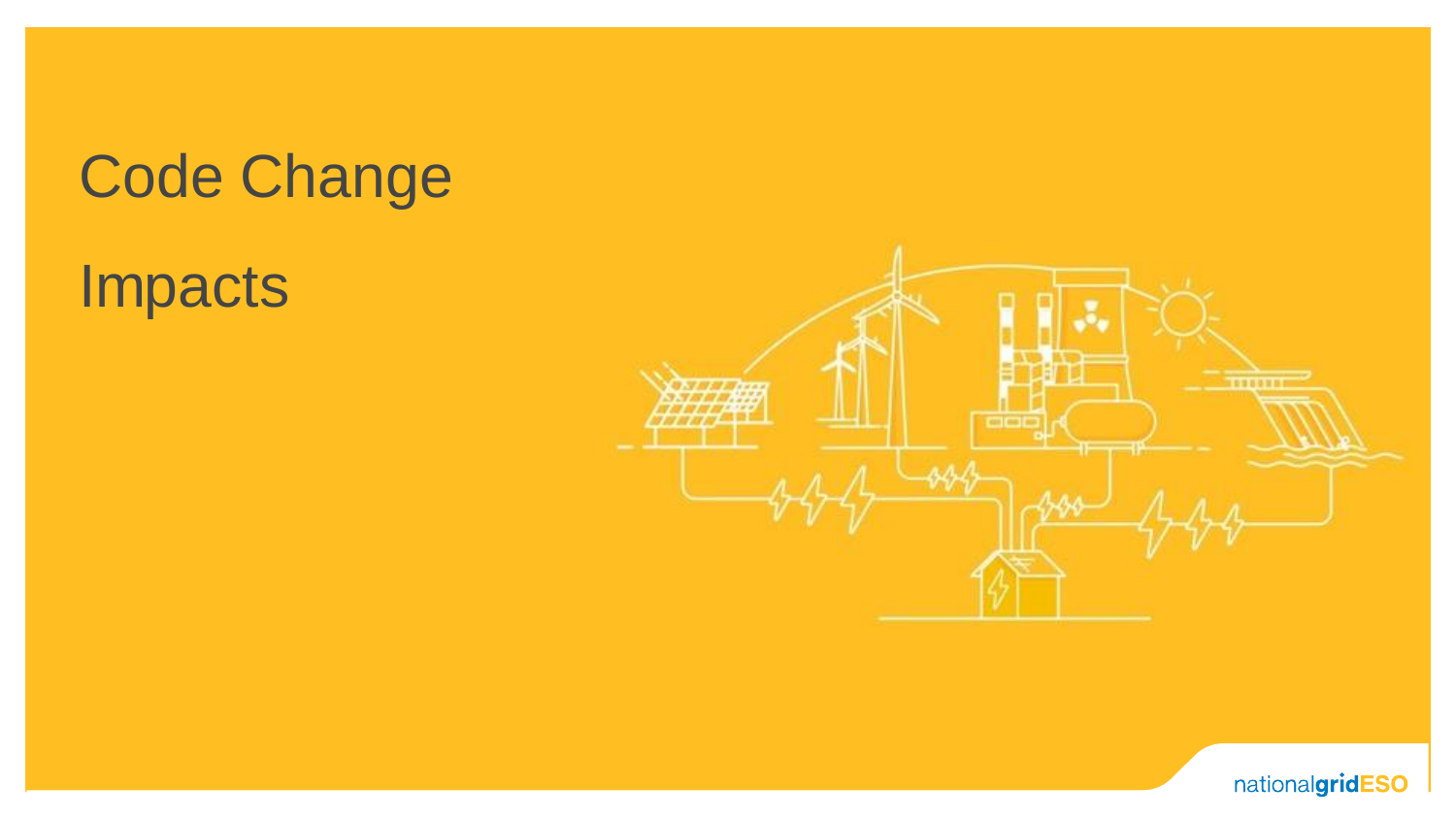### Code Change Impacts

Both Modifications are in the early stage of solutions

BSC Modification P412: 'Ensuring non-BM Balancing Services providers pay for non-delivery imbalances at a price that reflects the real-time value of energy' may bring some changes to the ABSVD statement, the outcome of that modification will need to take in to account to relevant C16 changes required and the statements will be amended upon the go live of the solution.

BSC Modification P415, Facilitating access to wholesale markets for flexibility dispatched by Virtual Lead Parties.

We do not anticipate any changes to the C16 Statements for the year 2022/23.

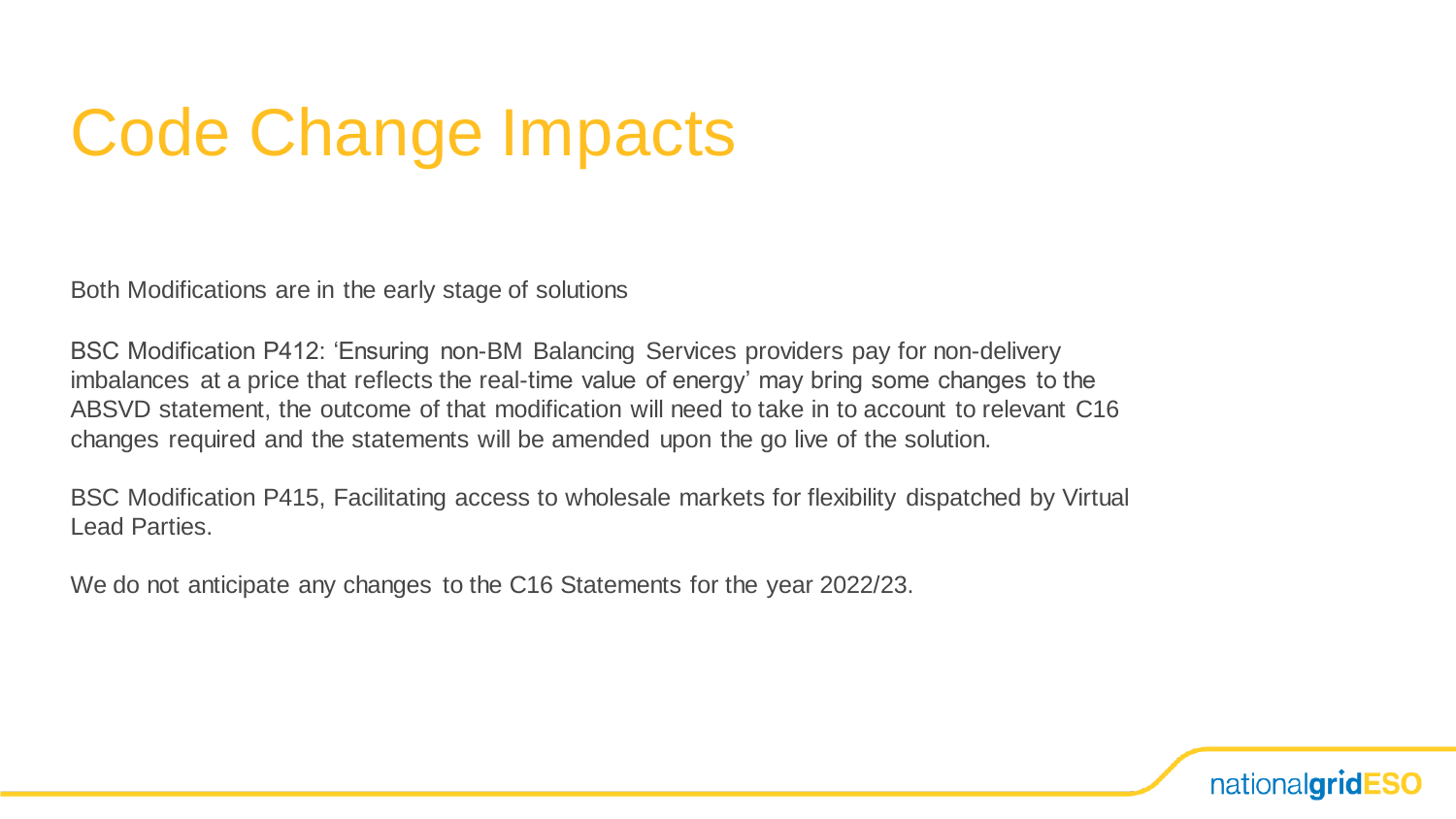### **Industry**

# Suggestions



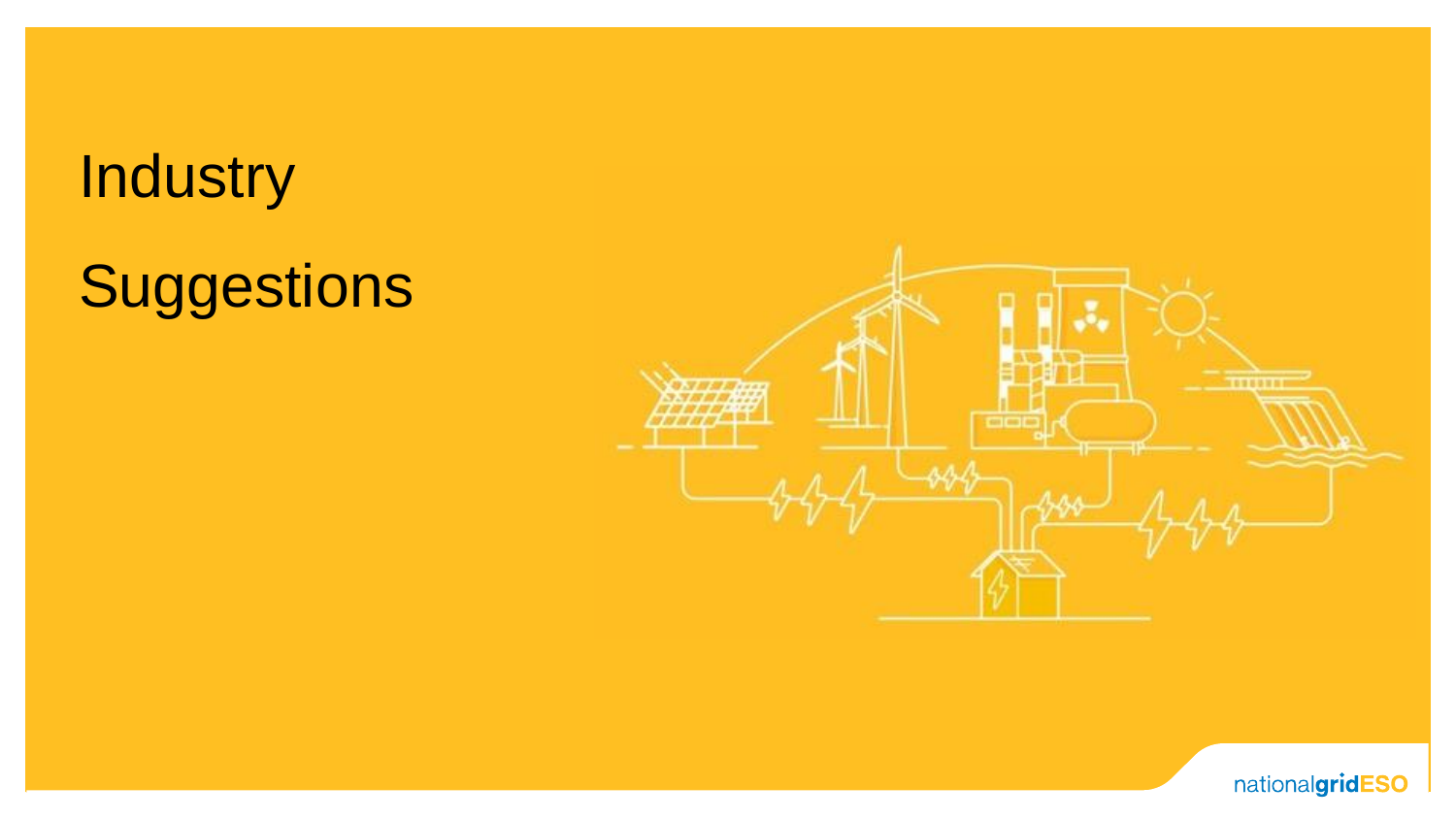# Industry Suggestions

Is there anything we haven't mentioned today that you were expecting to hear about?

Are there any further changes you were hoping to see?

Whilst we may not be able to provide a firm position on everything today, we will include these suggestions in our consultations, and we will use this process and further collaboration with industry to provide more clarity to your suggestions and questions

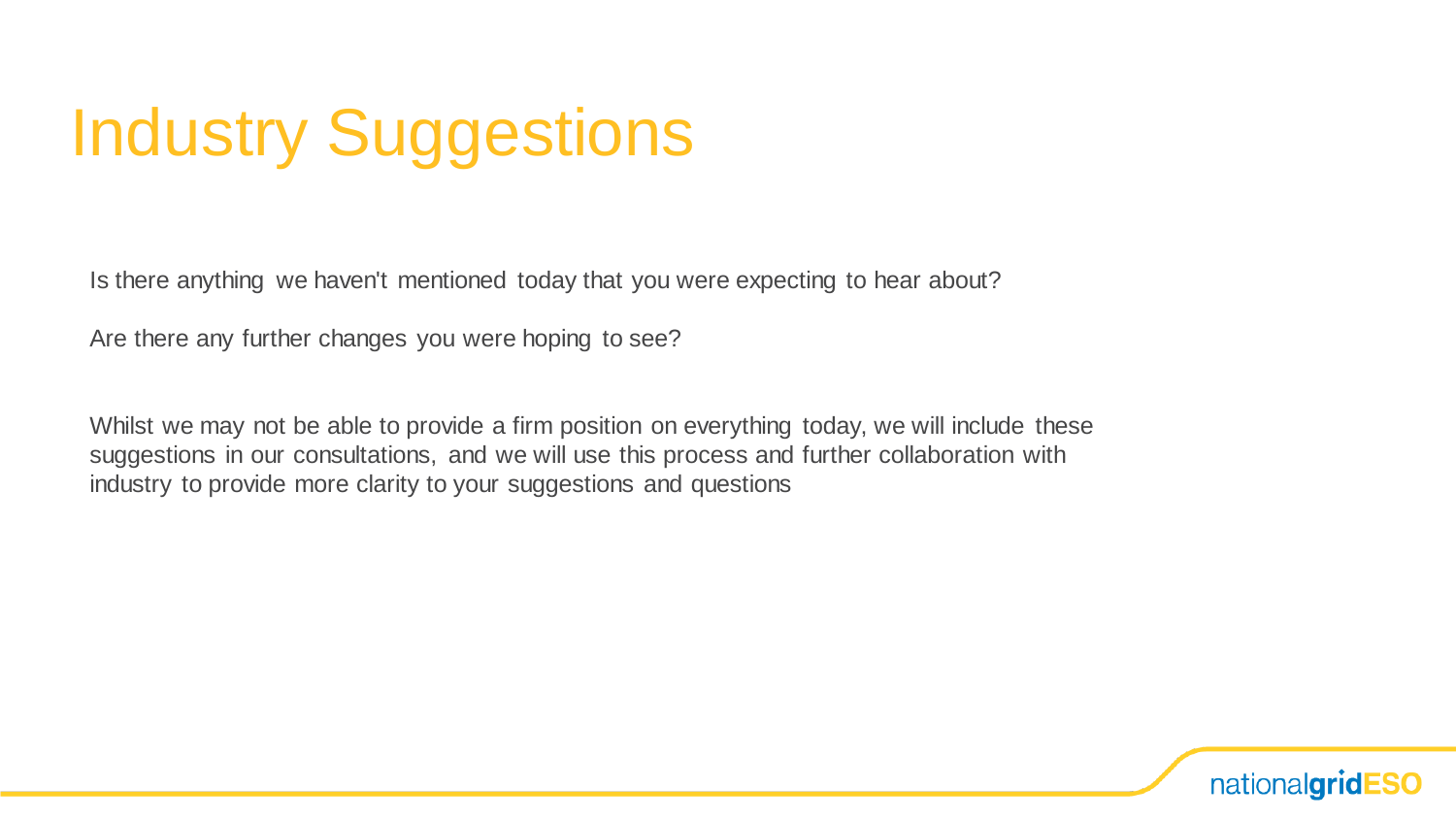### Next Steps